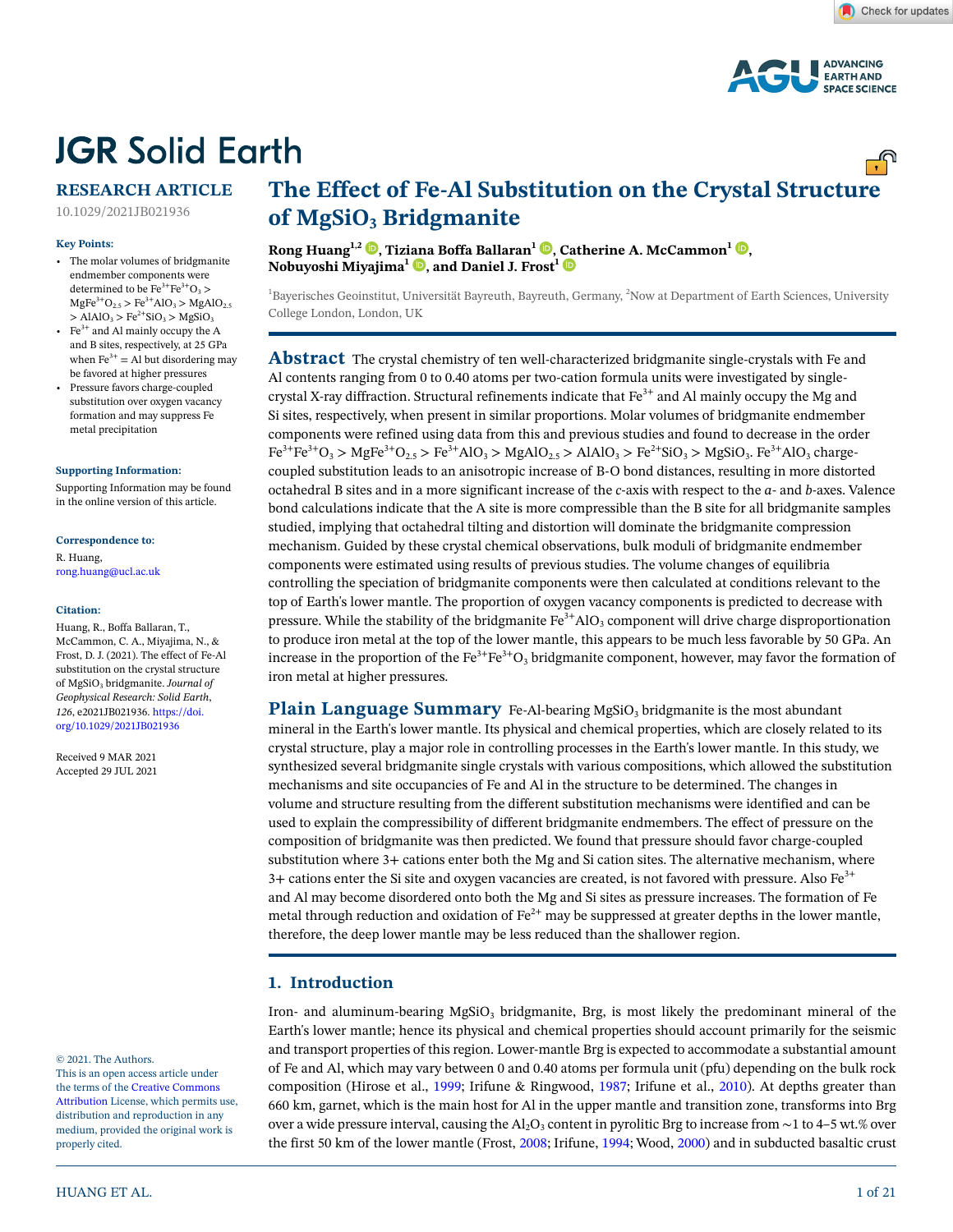to be as high as ∼16 wt.% (Hirose et al., [1999\)](#page-18-0). The substitution of trivalent cations into the ABO<sub>3</sub> structure, as well as the presence of iron in two different valence states ( $Fe^{2+}$  and  $Fe^{3+}$ ), causes the crystal chemistry of lower mantle Fe and Al-bearing Brg to be relatively complex. While  $Fe^{2+}$  substitutes for  $Mg^{2+}$  on the A site of Brg (Andrault et al., [1998](#page-17-0); Lauterbach et al., [2000;](#page-19-0) McCammon et al., [1992](#page-19-1)), at least two competing mechanisms exist for the incorporation of trivalent cations  $M^{3+} (M^{3+} = Fe^{3+}, Al^{3+})$  into the structure: (a) a charge-coupled (CC) substitution where the two trivalent cations substitute for Mg at the A site and Si at the B site simultaneously, that is,  $Mg_A^{2+} + Si_B^{4+} = M_A^{3+} + M_B^{3+}$ , creating compositions along the  $MgSiO_3 \cdot M_2^{3+}$ O3 join (Frost & Langenhorst, [2002](#page-18-5); Kojitani et al., [2007](#page-18-6); Lauterbach et al., [2000](#page-19-0); Vanpeteghem et al., [2006;](#page-20-1) Walter et al., [2004\)](#page-20-2) and (b) an oxygen vacancy (OV) substitution where trivalent cations substitute for  $Si<sup>4+</sup>$  at the B site and charge balance is achieved by the creation of oxygen vacancies, that is,  $Si_B^{4+} + 0.5 O_O^{2-} = M_B^{3+} +$  $0.5 V_0^0$ , which creates compositions along the MgSiO<sub>3</sub>-MgM<sup>3+</sup>O<sub>2.5</sub> join (Frost & Langenhorst, [2002;](#page-18-5) Kojitani et al., [2007](#page-18-6); Lauterbach et al., [2000](#page-19-0); Walter et al., [2006\)](#page-20-3). The former CC mechanism results in the affinity of Al-bearing Brg for Fe<sup>3+</sup>, which may have a strong influence on the redox state of the lower mantle (Frost et al., [2004;](#page-18-7) Lauterbach et al., [2000](#page-19-0); McCammon, [1997](#page-19-2)). The latter OV mechanism is responsible for the formation of defect perovskites such as those found along the CaTiO<sub>3</sub> pervoskite-CaFeO<sub>2.5</sub> brownmillerite join (Becerro et al., [1999\)](#page-17-1) where the oxygen vacancies formed likely have a strong influence on transport properties (Navrotsky et al., [2003](#page-19-3)).

Despite the potentially important effects of  $Fe^{3+}$  and Al substitution in Brg on lower mantle phase equilibria and redox state (Frost & Langenhorst, [2002](#page-18-5); Irifune et al., [2010](#page-18-2); Nakajima et al., [2012;](#page-19-4) Wood & Rubie, [1996\)](#page-20-4) in addition to elasticity (Boffa Ballaran et al., [2012](#page-17-2); Glazyrin et al., [2014](#page-18-8); Kurnosov et al., [2017;](#page-19-5) Mao et al., [2017](#page-19-6)), rheological, and transport properties (Holzapfel et al., [2005](#page-18-9); Ohta et al., [2008](#page-19-7); Xu et al., [1998\)](#page-20-5), the mechanisms by which  $Fe<sup>3+</sup>$  and Al are accommodated into the Brg structure under differing conditions and compositions and how the different mechanisms affect the crystal chemistry of Brg are still not well constrained. This makes it difficult to evaluate the results of high-pressure studies particularly in terms of their applicability to the lower mantle. A determination of the partial molar volumes of Brg components, for example, is essential not only for constraining their effect on Brg density but also for a thermodynamic analysis of how the proportions of different Brg trivalent components will change with bulk composition or pressure in the lower mantle as a result of changes in partitioning or oxygen fugacity  $(f_0)$ . Due to the existence of several substitution mechanisms and the necessity to accurately determine both volumes and compositions (including Fe<sup>3+</sup>/ $\Sigma$ Fe ratio), very few data can currently be used for this purpose. The influence of trivalent cations on the crystal structure of Brg is also important for providing a mechanistic understanding of their effects on elastic and transport properties.

The MgSiO3 Brg structure, space group *Pbnm* (Horiuchi et al., [1987](#page-18-10); Ito & Matsui, [1978;](#page-18-11) Yagi et al., [1978\)](#page-20-6) consists of a three-dimensional framework of corner-linked  $SiO<sub>6</sub>$  octahedra (B site) forming cavities occupied by Mg in bi-capped prism coordination (A site) described by eight oxygens with Mg-O distances small-er than 2.5 Å and 4 Mg-O distances larger than 2.7 Å (Figure [1a\)](#page-2-0). This structure derives from an ideal cubic structure, with space group  $Pm\overline{3}m$ , through the tilting and distortion of the octahedral framework (e.g., Glazer, [1972;](#page-18-12) Howard & Stokes, [1998,](#page-18-13) [2005](#page-18-14); Thomas, [1989](#page-20-7)). Several studies have experimentally examined the effect of Al and/or  $Fe^{3+}$  substitution on the unit-cell volume and equation of state (EoS) of Brg (Andrault et al., [2007;](#page-17-3) Boffa Ballaran et al., [2012](#page-17-2); Catalli et al., [2010,](#page-17-4) [2011](#page-17-5); Lundin et al., [2008;](#page-19-8) Nishio-Hamane et al., [2008;](#page-19-9) Ono et al., [2004](#page-19-10); Saikia et al., [2009](#page-19-11); Tange et al., [2009](#page-20-8); Walter et al., [2004](#page-20-2), [2006\)](#page-20-3); however, very few studies have examined the structural variations in Brg associated with different cation substitutions, and the characterization of samples in the existing studies rarely extends to measurements of Fe<sup>3+</sup>/ $\Sigma$ Fe ratios. Several studies have suggested that  $Fe^{2+}$  substitutes mainly for Mg on the A site (Jephcoat et al., [1999;](#page-18-15) Kudoh et al., [1990](#page-19-12); Parise et al., 1990; Sinmyo et al., [2011\)](#page-20-9) while it has also been proposed that  $Fe^{3+}$  can substitute onto the Brg B site (Catalli et al., [2010;](#page-17-4) Hummer & Fei, [2012](#page-18-17)) and in Fe free Brg Al clearly also substitutes onto the A site (Grüninger et al., [2019;](#page-18-18) Liu, Akaogi, & Katsura, [2019](#page-19-13); Liu, Ballaran, et al., [2019;](#page-19-14) Liu et al., [2017;](#page-19-15) Stebbins et al., [2003](#page-20-10)). However, no structural parameters have been reported that might allow the consequences of these substitutions to be examined. Vanpeteghem et al. ([2006\)](#page-20-1) studied the crystal chemistry of Fe<sup>3+</sup> and Al-bearing Brg by means of single-crystal X-ray diffraction (XRD) and proposed that all Fe occupies the A site and that with increasing  $Fe<sup>3+</sup>$  and Al content, the molar volume, the average A-O and B-O bond distances, and the  $BO<sub>6</sub>$  octahedra tilting all increase. This is in good agreement with the subsequent study of Glazyrin et al. ([2014\)](#page-18-8) on an  $Fe<sup>3+</sup>$  and Al-rich Brg. However, the presence of impurities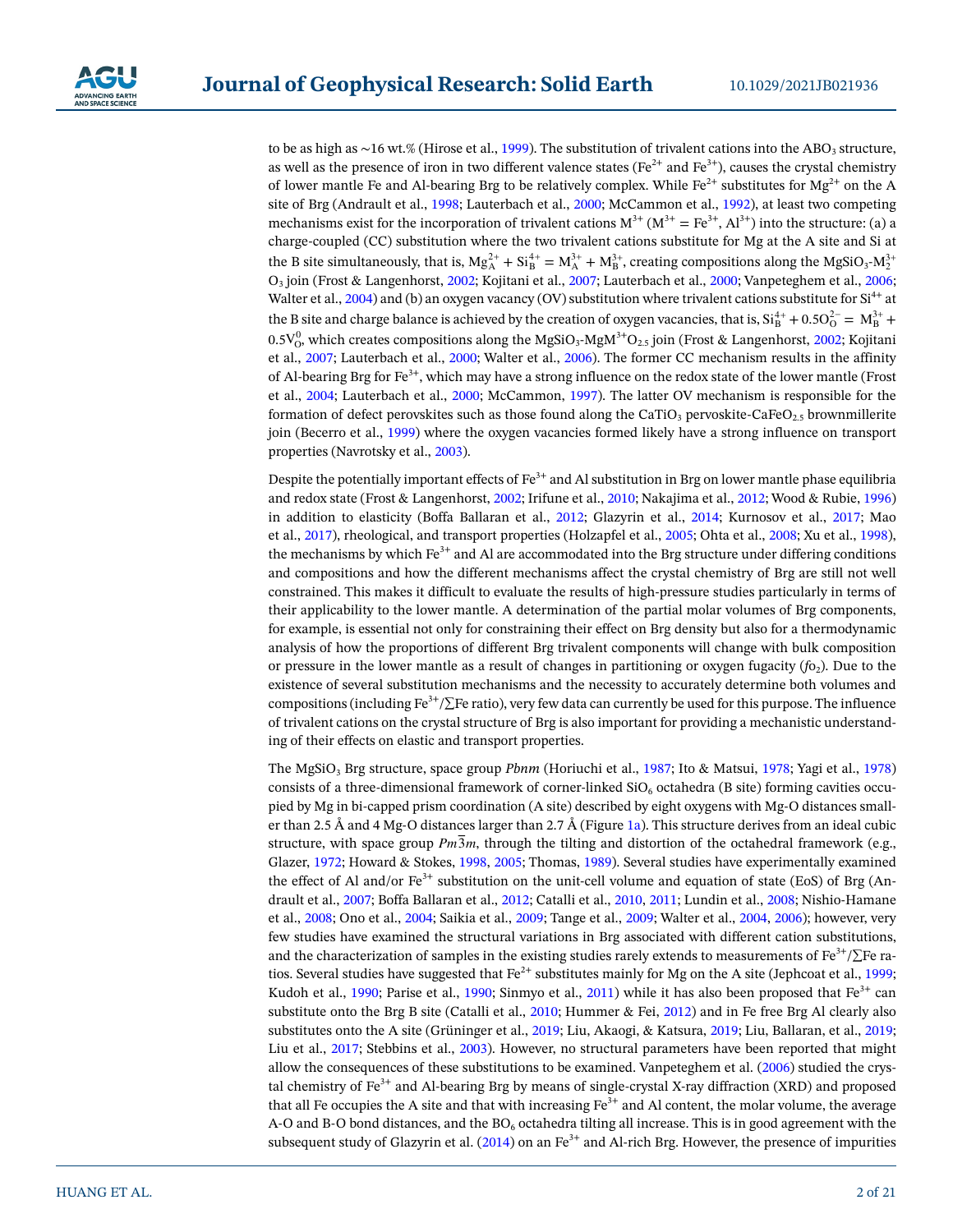



<span id="page-2-0"></span>Figure 1. Structural model of MgSiO<sub>3</sub> Brg consisting of two cation sites. The A site is occupied by Mg (yellow) and the octahedral B site is occupied by Si (blue). (a) Individual A-O and B-O bond distances are indicated. (b) The orthorhombic distortion from the cubic aristotype perovskite structure is due to the in-phase (*ϕ*) and out-of-phase (*θ*) tilting of the octahedral framework. The atomic displacements associated with the orthorhombic distortion are also shown.

as well as the lack of knowledge on the Fe<sup>3+</sup>/∑Fe ratio for the samples covered in these studies do not allow the contrasting effects of the different cation substitutions to be constrained.

In this study, single-crystal X-ray diffraction measurements were performed on ten well-characterized single-crystals of Brg with varying  $Fe<sup>3+</sup>$  and Al contents from 0 to 0.40 atoms pfu, principally to determine the partial molar volumes of the Brg components. Some Brg samples were synthesized in assemblages with coexisting ferropericlase (Fp) to obtain the same silica activity as expected in a peridotitic lower mantle and to ensure a suitable environment to assess the importance of the OV substitution mechanism (Litasov et al., [2003](#page-19-16); Navrotsky, [1999](#page-19-17)). The different substitution mechanisms were then carefully characterized in the recovered samples using a combination of electron microprobe, Mössbauer spectroscopy, and electron energy-loss spectroscopy measurements. The results of the single-crystal X-ray structural refinements provide insights into how the different cation substitution mechanisms affect the distortion of the Brg structure and as a consequence its elastic behavior. Moreover, based on the determined molar volumes of different Brg endmember components and previously reported elastic data, the stabilities of different Brg components with increasing pressure are estimated.

# **2. Experiments**

### **2.1. Sample Syntheses**

Glasses with the following nominal compositions:  $Mg_{0.95}Fe_{0.05}Si_{0.95}Al_{0.05}O_3$  (En95),  $Mg_{0.93}Fe_{0.07}Si_{0.93}Al_{0.07}O_3$ (En93),  $Mg_{0.88}Fe_{0.12}Si_{0.88}Al_{0.12}O_3$  (En88, enriched with 95% <sup>57</sup>Fe), and  $Mg_{0.83}Fe_{0.10}Si_{0.82}Al_{0.25}O_3$  (En83, enriched with 20%  $57$ Fe), were synthesized by melting dried reagent grade oxide mixtures of MgO, Al<sub>2</sub>O<sub>3</sub>, SiO<sub>2</sub>, and Fe<sub>2</sub>O<sub>3</sub> at 1650<sup>o</sup>C for 15 min in a 1 atm furnace followed by rapid quenching of the platinum crucible in water. The crushed glass powders were then ground under ethanol, cold pressed into pellets and then fired in a CO<sub>2</sub>-CO gas-mixing furnace at 1250°C and at an  $f_{Q_2}$  1 log unit above the iron-wüstite buffer (IW) for 48 h. To ensure that all  $Fe<sup>3+</sup>$  was reduced in the rapidly quenched pellets, the samples were re-ground and re-fired at identical conditions for another 48 h. The recovered samples consisted of pyroxene containing only Fe<sup>2+</sup>, as confirmed by means of Mössbauer spectroscopy. Glass En83 was not reduced and thus contained both  $\text{Fe}^{2+}$  and  $\text{Fe}^{3+}$  as a result of the glass making process in air. In order to study the influence of Fe and Al substitution on the crystal chemistry of Brg, large high-quality single-crystals with various compositions are needed. To achieve this, several strategies were followed (see Table S1 for details). In most experiments, pyroxene (En95, En93, and En88) or glass (En83) starting powders were mixed together with 5–10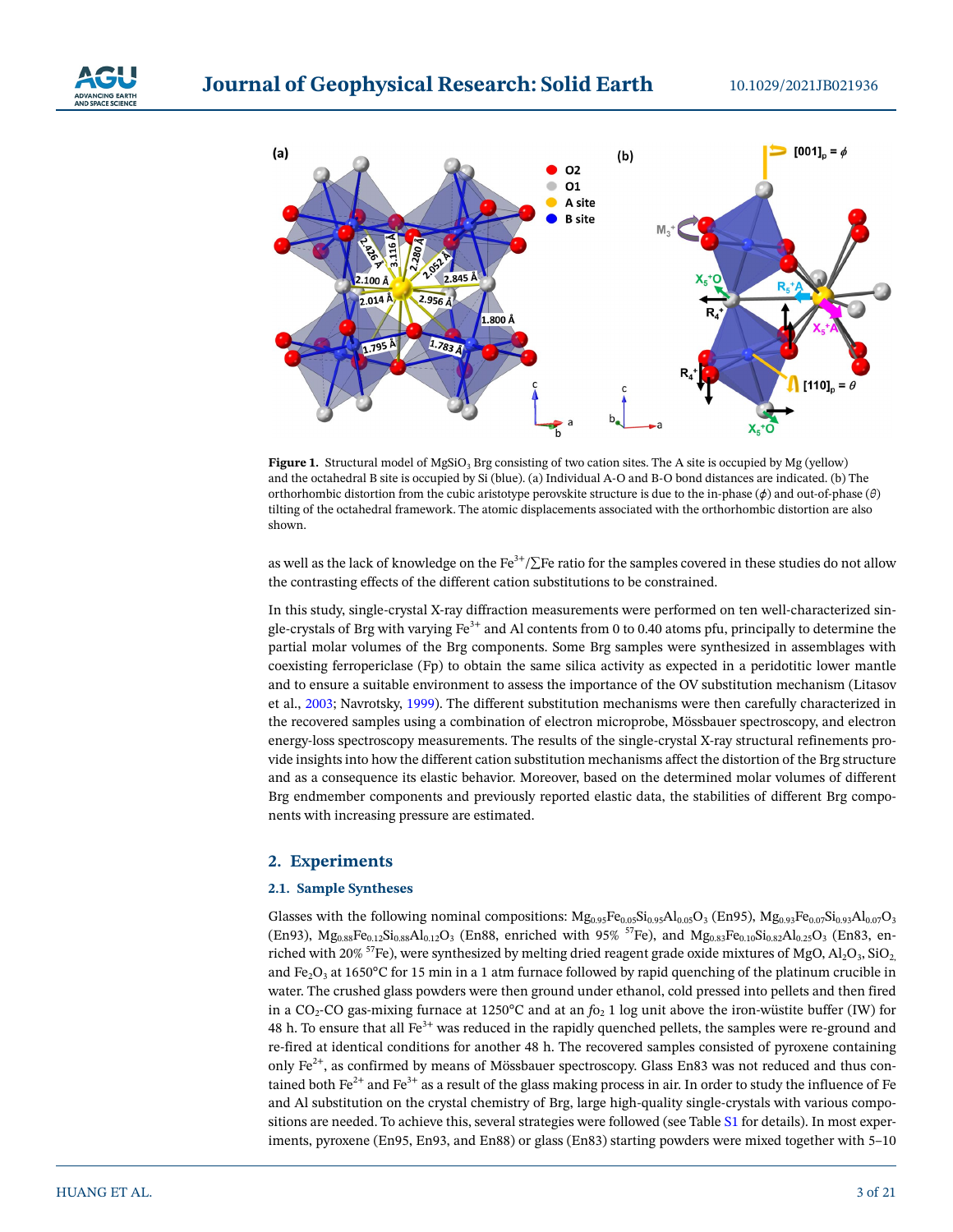

wt.% ( $Mg_0$ ,  $Fe_0$ , )O, which was similarly synthesized and reduced so as to contain minimal Fe<sup>3+</sup> (Table S1). In some Brg synthesis experiments, Fe metal  $(6-9 \mu m)$  size powder) or hematite was also added to achieve relatively low or high *f*o<sub>2</sub> (Table S1). Water was added to all samples either using a syringe or as hydroxides  $(Mg[OH]_2)$  or Al $[OH]_3$ ) in order to promote the growth of large single-crystals. For one synthesis experiment (S6631), the starting material consisted of a ground mixture of MgO, Mg(OH)<sub>2</sub>, Al(OH)<sub>3</sub>, SiO<sub>2</sub> and Fe<sub>2</sub>O<sub>3</sub> designed to produce a  $(Mg_{0.8}Fe_{0.2})$   $(Si_{0.8}Al_{0.2})O_3 + 10$  wt.% H<sub>2</sub>O bulk composition.

The final starting compositions (Table S1) were loaded into gold foil capsules of 1.8 mm length and 0.8 mm diameter that were then placed inside platinum tubes 2 mm long and 1.0 mm in diameter, which were welded close at each end. The synthesis experiments were performed using 7 mm edge length  $Cr_2O_3$ -doped MgO octahedra and tungsten carbide cubes with truncations of 3 mm edge length that were compressed using a multi-anvil apparatus with a maximum compressive force equivalent to 1,200 tonnes. A LaCrO<sub>3</sub> tube heater was employed and temperature was estimated from the electrical power. The samples were first pressurized up to ∼25 GPa, and then heated at 1300°C–1700°C for 2–12 h (Table S1). Textures indicate that this method results in smaller thermal gradient than when thermocouples are placed into each experiment. The runs were then quenched by turning off the electric power, and the pressure was released slowly over 20 h.

# **2.2. Sample Characterization**

The recovered samples were mounted in epoxy resin and polished for microstructural observation and chemical analysis. Preliminary phase identification was performed using a micro-focused X-ray powder diffractometer (XRD; Bruker, D8 DISCOVER) equipped with a two-dimensional solid-state detector (VÅN-TEC500) and micro-focus Co-*Kα* radiation source (IμS) operated at 40 kV and 500 μA. A scanning electron microscope (SEM) (Zeiss Gemini 1530) equipped with a field emission gun and an energy-dispersive X-ray spectrometer (EDXS) was used to observe the sample textures and to characterize potential minor phases, which may be below the detection limit of XRD. Chemical compositions (Table [1\)](#page-4-0) were analyzed with a JEOL JXA-8200 electron microprobe (EPMA), operating at 15 kV and 5 nA. The crystals of Brg were analyzed with a 3-μm defocused beam, to reduce beam damage, and all other solid phases were measured with a point beam. Counting times per element were 10 s on the peak and 5 s on the background. The following calibration standards were used: enstatite for Mg and Si, Fe metal for Fe, and corundum for Al. MgSiO<sub>3</sub> akimotoite single crystals, synthesized at 22 GPa and 1873 K, were used as a secondary standard for Mg and Si as akimotoite has a density close to that of Brg but is not beam sensitive. The analyses only proceeded once a Mg/Si ratio of one was obtained using the akimotoite standard. More than 20 points for each sample were measured in order to check the homogeneity of the Brg crystals.

The Fe<sup>3+</sup>/∑Fe ratios in the Brg samples (Table [1\)](#page-4-0) were determined using either Mössbauer spectroscopy or electron energy-loss spectroscopy (EELS). For two experiments, S6631, which contained Brg with ∼0.26 Fe atoms pfu and H4615, whose starting material was enriched with  $95\%$  <sup>57</sup>Fe, we used single-crystals of Brg for the Mössbauer measurements. In particular, for S6631 only one very large (∼250 × 250 × 50 μm<sup>3</sup>) crystal was used; whereas for H4615 three single-crystals (∼70 × 70 × 20 μm<sup>3</sup>) were packed together to obtain a sufficient volume. Thick sections of multi-phase assemblages were used for other experiments with the thickness determined to produce an absorber thickness of ∼5 mg Fe/cm $^2$  to avoid saturation effects. Mössbauer spectra were recorded in transmission mode for 20 to 48 h over sample regions of ∼100–500 μm in diameter at room temperature using a constant acceleration Mössbauer spectrometer with a nominal 370 MBq 57Co point source in a 12 μm Rh matrix. The velocity scale was calibrated relative to *α*-Fe. Spectra were fitted to pseudo-Voigt line shapes using the MossA program (Prescher et al., [2012](#page-19-18)), and the full transmission integral was used. The peaks of Fe in Brg were fitted by quadrupole doublets; the width and area of each quadrupole doublet component were constrained to be equal in the Mössbauer spectra collected for the polycrystalline samples, whereas the area ratio of doublet components was free to vary for samples S6631, H4615, and S6689, since quadrupole doublets of single crystals and samples with preferred crystal orientation may show area asymmetry (see Text S1, Figure S1 and Table S2 for details).

For two samples, S6732 and S6805, the Fe<sup>3+</sup>/∑Fe ratio of Brg was determined using Fe-*L*<sub>2,3</sub> electron energy-loss near-edge structure (ELNES) spectroscopy because the synthesis runs contained larger proportions of Fp than in the other samples, which made separation of the individual contributions to Mössbauer spectra impossible. ELNES spectra were collected using an analytical transmission electron microscope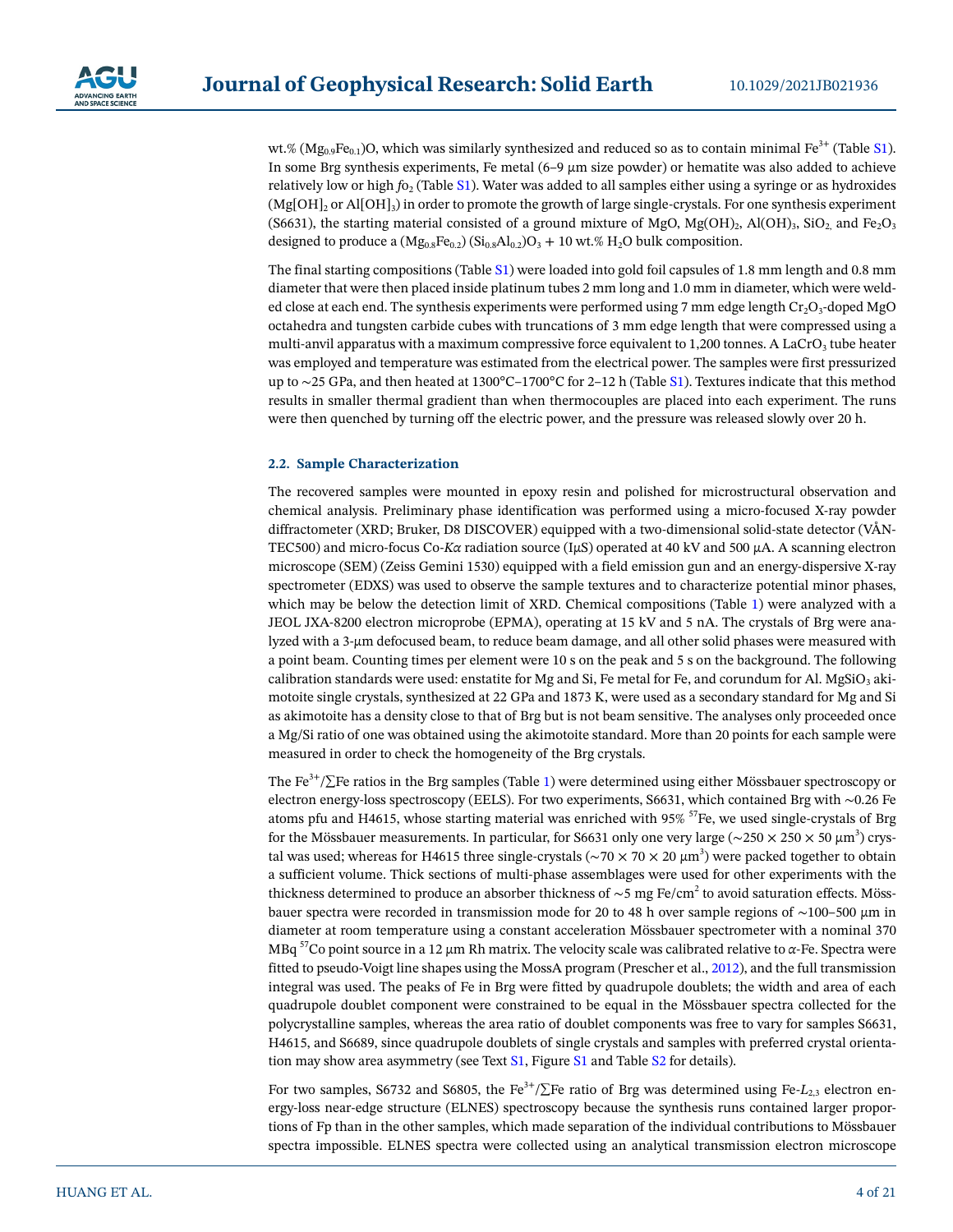

### <span id="page-4-0"></span>**Table 1**

*Brg Averaged Compositions Measured by Electron Microprobe (EPMA) and Cation Proportions Normalized to Two Cations per Formula Unit*

| Sample                                                  | S6689         | H4615         | S6732         | S6848         | S6838         | S7241         | S6805         | S6631         |  |
|---------------------------------------------------------|---------------|---------------|---------------|---------------|---------------|---------------|---------------|---------------|--|
| Chemical compositions of Brg by EPMA (wt.%)             |               |               |               |               |               |               |               |               |  |
| MgO                                                     | 37.7(3)       | 34.2(3)       | 34.7(4)       | 33.3(4)       | 31.9(4)       | 33.9(3)       | 31.9(4)       | 28.3(3)       |  |
| SiO <sub>2</sub>                                        | 56.0(4)       | 51.7(3)       | 54.9(6)       | 54.0(4)       | 50.1(5)       | 48.8(4)       | 53.4(4)       | 44.4(3)       |  |
| $Al_2O_3$                                               | 2.7(2)        | 5.7(2)        | 2.3(2)        | 3.3(2)        | 3.8(1)        | 9.3(3)        | 3.4(2)        | 9.2(2)        |  |
| FeO                                                     | 3.6(2)        | 8.1(4)        | 8.3(5)        | 10.1(5)       | 13.3(7)       | 7.8(4)        | 11.0(5)       | 17.2(6)       |  |
| Total                                                   | 100.0(4)      | 99.7(7)       | 100.2(7)      | 100.7(6)      | 99.1(6)       | 99.9(5)       | 99.7(7)       | 99.2(6)       |  |
| $\mathrm{Fe}^{3+}/\Sigma \mathrm{Fe}$                   | $0.85(5)^{a}$ | $0.83(8)^{a}$ | $0.30(9)^{b}$ | $0.47(8)^{a}$ | $0.81(5)^{a}$ | $0.95(2)^{a}$ | $0.28(5)^{b}$ | $0.87(5)^{a}$ |  |
| Cation proportions normalized to a total of two cations |               |               |               |               |               |               |               |               |  |
| A site                                                  |               |               |               |               |               |               |               |               |  |
| Mg                                                      | 0.950(5)      | 0.883(5)      | 0.890(8)      | 0.857(8)      | 0.843(7)      | 0.865(6)      | 0.839(7)      | 0.757(7)      |  |
| $\text{Fe}^{2+}$                                        | 0.008(3)      | 0.020(9)      | 0.083(12)     | 0.077(12)     | 0.037(10)     | 0.006(2)      | 0.116(9)      | 0.034(13)     |  |
| $FeA3+$                                                 | 0.043(6)      | 0.097(11)     | 0.027(14)     | 0.066(14)     | 0.119(12)     | 0.107(6)      | 0.045(12)     | 0.209(15)     |  |
| $\operatorname{Al}_A$                                   |               |               |               |               |               | 0.023(10)     |               |               |  |
| <b>B</b> site                                           |               |               |               |               |               |               |               |               |  |
| Si                                                      | 0.945(5)      | 0.885(6)      | 0.944(8)      | 0.931(6)      | 0.881(9)      | 0.835(7)      | 0.930(7)      | 0.791(6)      |  |
| Al                                                      | 0.055(5)      | 0.115(6)      | 0.047(4)      | 0.067(5)      | 0.079(2)      | 0.165(7)      | 0.070(7)      | 0.194(4)      |  |
| $Fe_B^{3+}$                                             |               |               | 0.009(9)      | 0.002(8)      | 0.040(10)     |               |               | 0.015(8)      |  |
| $\mathcal{O}$                                           | 2.994         | 2.991         | 2.986         | 2.998         | 3.000         | 2.982         | 2.987         | 3.000         |  |
| <b>Endmember</b> components                             |               |               |               |               |               |               |               |               |  |
| MgSiO <sub>3</sub>                                      | 0.938         | 0.865         | 0.861         | 0.854         | 0.844         | 0.830         | 0.814         | 0.757         |  |
| $Fe^{2+}SiO3$                                           | 0.008         | 0.020         | 0.083         | 0.077         | 0.037         | 0.006         | 0.116         | 0.034         |  |
| $M^{3+}M^{3+}O_3$                                       | 0.043         | 0.097         | 0.027         | 0.066         | 0.119         | 0.129         | 0.045         | 0.209         |  |
| $MgM^{3+}O_{2.5}$                                       | 0.012         | 0.018         | 0.029         | 0.004         |               | 0.035         | 0.025         |               |  |

*Note*. The Fe<sup>3+</sup>/∑Fe ratio has been determined using Mössbauer spectroscopy or electron energy-loss spectroscopy (EELS). MgM<sup>3+</sup>O<sub>2.5</sub> = oxygen vacancy component; M<sup>3+</sup>M<sup>3+</sup>O<sub>3</sub> = charge-coupled substitution component. Sample  $S4253$  (Boffa Ballaran et al., [2012\)](#page-17-2) with the composition:  ${}^{\rm A}({\rm Mg}_{0.60}{\rm Fe}^{2+}{}_{0.03}{\rm Fe}^{3+}{}_{0.37})^{\rm B}({\rm Si}_{0.63}{\rm Al}_{0.36}{\rm Fe}^{3+}{}_{0.01}){\rm O}_{3}$  has the following endmember components: MgSiO<sub>3</sub> = 0.600, Fe<sup>2+</sup>SiO<sub>3</sub> = 0.030, M<sup>3+</sup> M<sup>3+</sup>O<sub>3</sub> = 0.370.

<sup>a</sup>Means of Mössbauer spectroscopy measurements. <sup>b</sup>Means of EELS measurements.

(ATEM, Philips CM20FEG) equipped with a parallel electron energy-loss spectrometer (PEELS Gatan 666), operating at 200 kV. TEM thin foils were prepared using either conventional Ar-milling or a focused ion beam (FIB) instrument. The TEM experiments were performed at −170°C using a liquid nitrogen-cooling holder. Fe*-L*2,3 edge ELNES spectra were collected in diffraction modes at the thinnest part of the ionthinned sample and a typical ELNES spectrum for Brg is shown in Figure S2. Quantification of the Fe*-L*2,3 edge ELNES was performed following the procedure described by van Aken et al. [\(1998](#page-20-11)) and van Aken and Liebscher [\(2002\)](#page-20-12), using an empirically calibrated universal curve. The EELSA program ([https://github.](https://github.com/CPrescher/EELSA) [com/CPrescher/EELSA](https://github.com/CPrescher/EELSA)) was used to evaluate the Fe<sup>3+</sup>/ $\Sigma$ Fe ratios reported in Table [1](#page-4-0). The time-series analyses of the spectra showed that the measured ratios did not change significantly with increasing electron irradiation time up to 80 s of acquisition, which would otherwise indicate iron oxidation during the EELS measurement (Lauterbach et al., [2000](#page-19-0)).

# **2.3. Single-Crystal X-Ray Diffraction and Structural Refinements**

Two further samples, H3004 and S4253, synthetized in a previous study (Boffa Ballaran et al., [2012\)](#page-17-2) and having respectively a  $MgSiO<sub>3</sub>$  endmember composition and a very Fe and Al-rich composition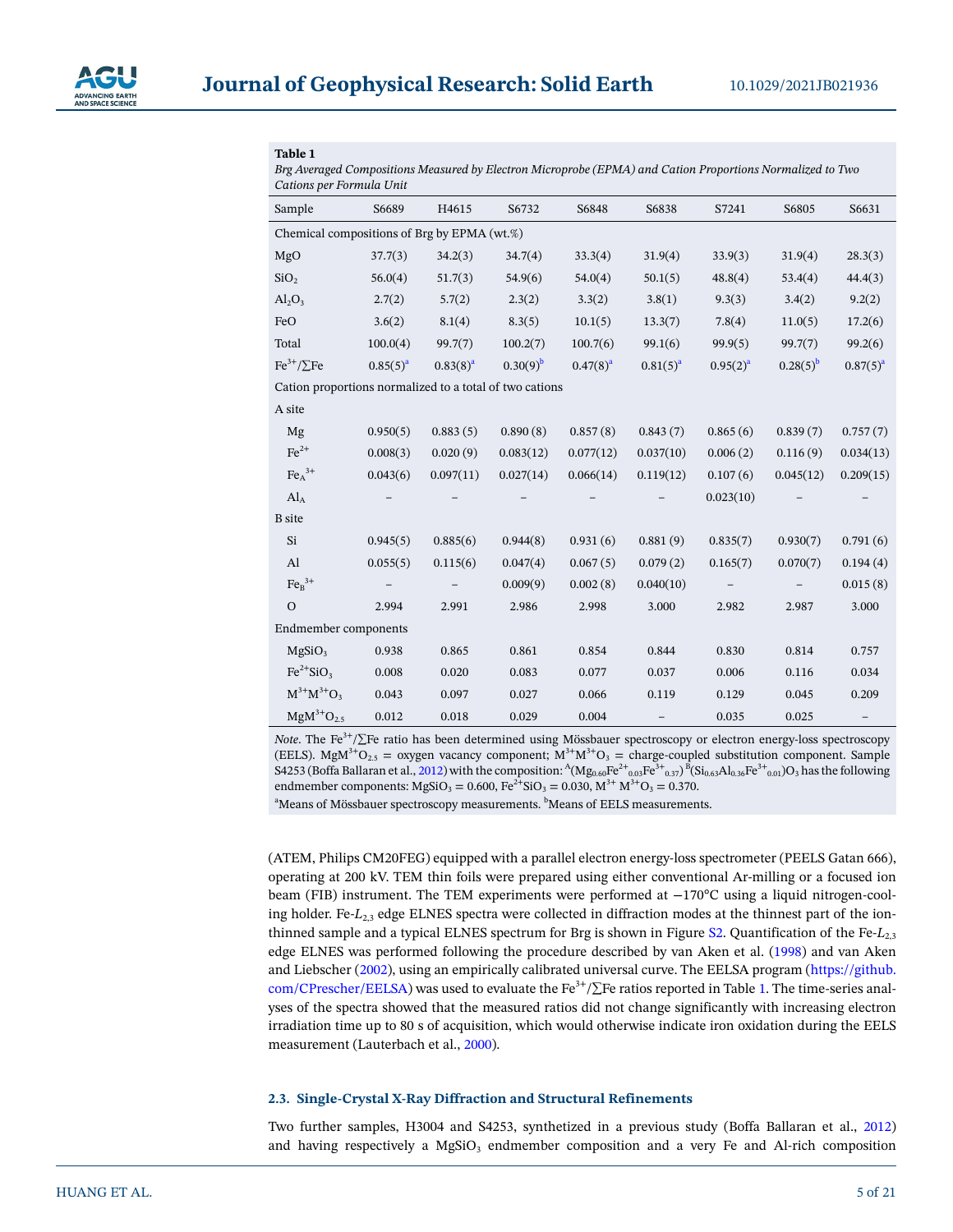$(Mg_{0.60}Fe^{2+}{}_{0.03}Fe^{3+}{}_{0.38}Si_{0.63}Al_{0.36}O_3)$ , have been used in this study together with those recovered from the syntheses performed in this study. Ten single-crystals of Brg with Fe and Al contents varying from 0 to 0.40 atoms pfu were selected based on their optical appearance, lack of twinning, and their narrow diffraction profiles. Unit-cell lattice parameters were determined using the eight-position centering method (Angel et al., [2000](#page-17-6); King & Finger, [1979\)](#page-18-19) on a HUBER four-circle diffractometer equipped with Mo *Kα* radiation operating at 50 kV and 40 mA and a point detector operated using the *SINGLE* software (Angel & Finger, [2011\)](#page-17-7). Intensity data were collected at ambient conditions using an Xcalibur diffractometer with Mo *Kα* radiation ( $\lambda = 0.71073$  Å) operated at 50 kV and 40 mA, equipped with a CCD detector and a graphite monochromator. Omega scans were chosen to obtain full coverage of the reciprocal sphere up to  $2\theta_{\text{max}} = 80^{\circ}$ , with an exposure time of 20 s/frame and a step size of 0.5° at a crystal-detector distance of 45.1 mm.

Lorentz and polarization factors together with an analytical absorption correction based on the crystal shape were performed for the correction of the reflection intensities using the CrysAlis package (Oxford Diffraction, 2006). Symmetrically equivalent reflections were merged and structure refinements were performed based on  $F^2$  using the SHELX97 program package (Sheldrick, [2008\)](#page-20-13) in the WinGx System (Farrugia, [1999\)](#page-18-20). The structure refinements were carried out in space group *Pbnm* starting with the atomic coordinates reported by Horiuchi et al. [\(1987\)](#page-18-10). Neutral scattering factors for Mg, Si, Al, Fe, and oxygen were used (Allen et al., [1992](#page-17-8)), and all atoms were refined anisotropically. In order to model the cation distribution of Al and Fe between the A- and B- sites, we have taken the following steps: (a) the occupancies of Fe and Mg were refined at the A site with their sum constrained to be equal to 1; (b) since refinements using the scattering factors of Si and Fe at the B site always resulted in a negative occupancy of Fe, the B site has been refined using only the Si scattering factor with the occupancy of Si free to vary; (c) oxygen occupancies have been fixed to the value of 1, given that the amount of vacancies indicated by the EPMA analyses is well below the sensitivity of the structural refinements. Details of data collection and refinement parameters, fractional occupancies, atomic coordinates and anisotropic displacement parameters are provided in a Crystallographic Information File (CIF) in the supplementary information.

# **3. Results**

#### **3.1. Al and Fe Substitution Mechanisms in Bridgmanite**

The assemblages recovered from the high-pressure syntheses are summarized in Table S1, and the average compositions of the Brg crystals are reported in Table [1](#page-4-0). The Fe and Al contents of these well-characterized Brg samples extend up to 0.40 Fe and 0.36 Al atoms pfu, respectively. Based on cation radii, it would seem logical that Fe<sup>3+</sup> partitions more favorably into the Brg A site and  $Al^{3+}$  into the B site (Shannon, [1976](#page-20-14)) as proposed previously (McCammon et al., [2013](#page-19-19); Vanpeteghem et al., [2006\)](#page-20-1). As the Mössbauer spectra (see Text S1, Figure S1 and Table S2) are inconclusive in determining the  $Fe^{3+}$  site assignment (Lin et al., [2013;](#page-19-20) McCammon, [1998](#page-19-21)), we follow the assumption that cations partition between the two sites in accordance with their radii. Several lines of evidence in the single-crystal diffraction results support this, as will be shown later. A simple procedure is followed, therefore, to estimate the site occupancies based on the EPMA analyses, whereby the B site is first filled with the Al cations and the A site with  $Fe^{3+}$ . If Si + Al are larger than 1, extra Al is placed on the A site and conversely, if Mg +  $Fe^{2+}$  +  $Fe^{3+}$  are larger than 1, extra  $Fe^{3+}$  is placed on the B site. The resulting cation distribution between the A and B sites and the proportions of Brg components are reported in Table [1.](#page-4-0) For most of the samples, this procedure indicates insignificant amounts of Fe3+ entering the B site, but sample S6838 is determined to have ∼0.04(1) atoms pfu of Fe3+ at the B site (Table [1\)](#page-4-0). This occurs because the amount of  $Fe<sup>3+</sup>$  cations exceeds those of Al.

The mean atomic numbers (m.a.n.) of cations at the A- and B-sites determined by means of the single-crystal structural refinements are in good agreement with the cation assignments resulting from EPMA analyses (Table S3), providing some confirmation for the preference of  $Fe<sup>3+</sup>$  and Al for the A and B sites, respectively, when both are present. The small differences between the two estimates are likely due to the combined uncertainties of the structural refinement and chemical analyses. The existence of at least some amount of trivalent cation disorder between the two sites cannot be excluded, although as discussed later, if this were significant it would show up in the molar volumes and octahedral bond distances.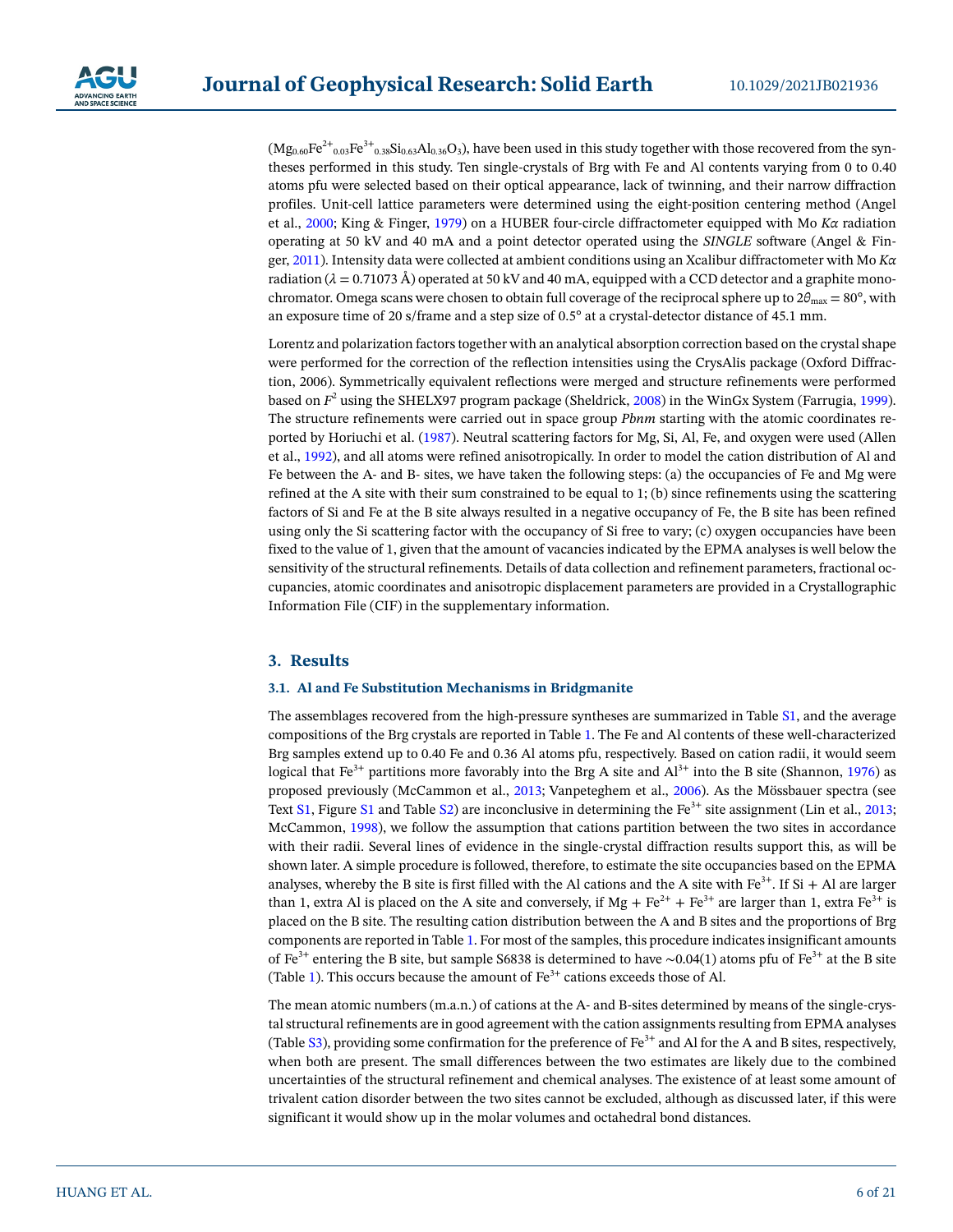

<span id="page-6-0"></span>**Table 2** 

*Unit-Cell Lattice Parameters of the Brg Single-Crystals Investigated in This Study*

| Sample            | $a(\AA)$   | b(A)       | c(A)       | $V(A^3)$  | $V_{\rm m}$ (cm <sup>3</sup> /<br>mol) |
|-------------------|------------|------------|------------|-----------|----------------------------------------|
| H <sub>3004</sub> | 4.7767(5)  | 4.9294(5)  | 6.8964(5)  | 162.38(3) | 24.447(4)                              |
| S6689             | 4.7821(10) | 4.9401(10) | 6.9152(10) | 163.37(5) | 24.595(8)                              |
| H4615             | 4.7881(1)  | 4.9528(2)  | 6.9376(1)  | 164.52(1) | 24.769(1)                              |
| S6732             | 4.7907(5)  | 4.9392(6)  | 6.9170(6)  | 163.67(3) | 24.641(4)                              |
| S6848             | 4.7938(3)  | 4.9452(3)  | 6.9257(3)  | 164.18(2) | 24.718(2)                              |
| S6838             | 4.7982(4)  | 4.9624(4)  | 6.9517(4)  | 165.52(2) | 24.920(3)                              |
| S7241             | 4.7883(9)  | 4.9607(9)  | 6.9563(9)  | 165.23(5) | 24.876(7)                              |
| S6805             | 4.7969(5)  | 4.9452(5)  | 6.9267(5)  | 164.32(2) | 24.738(4)                              |
| S6631             | 4.8003(2)  | 4.9742(2)  | 6.9714(2)  | 166.46(1) | 25.061(2)                              |
| S <sub>4253</sub> | 4.8107(4)  | 4.9996(1)  | 7.0264(2)  | 169.00(1) | 25.443(2)                              |
|                   |            |            |            |           |                                        |

The Brg compositions along with well-characterized samples from previous studies (Frost & Langenhorst, [2002](#page-18-5); Lauterbach et al., [2000](#page-19-0); Liu et al., [2020;](#page-19-22) Saikia et al., [2009\)](#page-19-11) can be plotted in a ternary diagram with respect to the  $(Mg, Fe^{2+})O-SiO_2-(Al, Fe^{3+})_2O_3$  components (Figure S3). Substitution trends expected along the CC MgSiO<sub>3</sub>- $(M^{3+})_2O_3$  join (where  $M^{3+} = Fe^{3+}$  or  $Al^{3+}$ ) and the OV MgSiO<sub>3</sub>-MgM<sup>3+</sup>O<sub>2.5</sub> joins are also indicated. Note that the OV component  $MgM^{3+}O_{2.5}$  is essentially  $MgAlO_{2.5}$  as samples displaying this component contain negligible B site  $Fe<sup>3+</sup>$ . Similarly, the CC component,  $M^{3+}M^{3+}O_3$ , is mainly Fe<sup>3+</sup>AlO<sub>3</sub>. As expected, the samples are mainly dominated by the CC substitution (mainly  $\text{Fe}^{3+}\text{AlO}_3$ ) in spite of the fact that some of them were synthesized in the presence of Fp, which has been shown to promote the OV mechanism in iron-free samples (Liu, Akaogi, & Katsura, [2019](#page-19-13); Liu, Ballaran, et al., [2019](#page-19-14); Navrotsky et al., [2003\)](#page-19-3). Some samples deviate slightly from the trend but the OV component does not exceed 0.04 pfu for the investigated single-crystals. Three samples (S6732, S6848, and S6805) also contain a considerable amount of Fe<sup>2+</sup>SiO<sub>3</sub> (7–12 mol.%) component, which enables us to examine the effect of  $Fe^{2+}$  on the Brg structure and S6838 contains 4 mol.% of the  $Fe^{3+}Fe^{3+}O_3$  component, which provides some information on the effects of  $Fe<sup>3+</sup>$  on the Brg B-site.

# **3.2. Molar Volumes of (Fe, Al)-Bearing MgSiO<sub>3</sub> Bridgmanite**

The unit-cell lattice parameters and molar volumes of the Brg single-crystals investigated in this study are reported in Table [2](#page-6-0). The molar volumes  $(V_m)$  of the investigated samples are plotted against the sum of their endmember components and compared with published data in Figure [2.](#page-7-0) The trend defining the  $Fe^{2+}SiO<sub>3</sub>$ substitution is well constrained by studies that used iron or graphite capsules to ensure minimal  $Fe^{3+}$  con-tents (Jephcoat et al., [1999](#page-18-15); McCammon et al., [1992;](#page-19-1) Tange et al., [2009\)](#page-20-8). The  $V_m$  of the Fe<sup>2+</sup>SiO<sub>3</sub> endmember, assuming a linear relation between the endmember volumes, is  $25.35(2)$  cm<sup>3</sup>/mol, calculated using a linear fit through these data. The trend defining the variation of the Brg  $V_m$  along the MgSiO<sub>3</sub>-Fe<sup>3+</sup>AlO<sub>3</sub> join has been constrained using only volumes reported for samples for which Fe<sup>3+</sup>/∑Fe ratios were measured and for which the  $Fe^{2+}SiO_3$  and OV components were minimal. The volumes were linearly corrected for the contribution of the Fe<sup>2+</sup>SiO<sub>3</sub> component (i.e.,  $V_m = X_{MgSiO_3} \times V_{MgSiO_3} + X_{Fe^{2+}SiO_3} \times V_{Fe^{2+}SiO_3} + X_{Fe^{3+}AlO_3} \times V_{Fe^{3+}AlO_3}$ ). The resulting molar volume for the  $Fe^{3+}AlO_3$  endmember is 27.09(6) cm<sup>3</sup>/mol. Most samples investigated in this study lie between the two linear trends of the  $Fe^{3+}AlO_3$  and  $Fe^{2+}SiO_3$  substitution mechanisms (Figure [2a](#page-7-0)). The *V*m of the remaining Brg samples (Table [2](#page-6-0)) were then expressed in terms of the summation of molar volumes of the four endmember components in order to constrain  $V_{MgM^{3+}O_{2.5}}$ . This resulted in the value 26.70(18) cm<sup>3</sup>/mol, which is statistically identical to the value of  $V_{\text{MgAlO}_{2.5}}$  of 26.64(10) cm<sup>3</sup>/mol reported by Liu, Akaogi, and Katsura ([2019\)](#page-19-13) from an examination of iron-free samples. This implies that the creation of OV has a similar effect on the structure of Brg independent of whether this substitution occurs in an Feand Al-bearing or just an Al-bearing system, which further supports the notion that in the Fe- and Al-bearing system very little Fe<sup>3+</sup> enters the B site. Sample S6838 plots above the Fe<sup>3+</sup>AlO<sub>3</sub> trend, which is consistent with it being the only sample where the  $Fe^{3+}$  content is significantly larger than Al, which then forces  $Fe^{3+}$ onto the B-site to provide charge balance through an  $Fe^{3+}Fe^{3+}O_3$  component. Even a small component of B-site Fe<sup>3+</sup> therefore leads to an obvious effect on  $V_m$ , which again supports the concept that very little Fe<sup>3+</sup> enters the B-site unless Fe<sup>3+</sup> > Al. From previous analyses reported for Al-free samples (Catalli et al., [2010;](#page-17-4) Hummer & Fei, [2012](#page-18-17)), it is possible to estimate the  $V_m$  of the Fe $^{3+}$ Fe $^{3+}$ O<sub>3</sub> endmember to be 29.55(3) cm $^3$ /mol, which is the largest in the systems examined, explaining why the  $V<sub>m</sub>$  of the investigated Brg is so sensitive to this endmember. For completeness, it is also possible to estimate a  $V_{\rm m}$  of 27.65(1) cm $^3$ /mol for the MgFe $^{\rm 3+}$ O $_{2.5}$ endmember using analyses reported by Hummer and Fei [\(2012\)](#page-18-17). The molar volumes for the different Brg endmembers, therefore, decrease in the order  $\text{Fe}^{3+}\text{Fe}^{3+}\text{O}_3$  >  $\text{MgFe}^{3+}\text{O}_{2.5}$  >  $\text{Fe}^{3+}\text{AlO}_3$  >  $\text{MgAlO}_{2.5}$  > AlAlO<sub>3</sub>> Fe<sup>2+</sup>SiO<sub>3</sub> > MgSiO<sub>3</sub> (Table [3\)](#page-8-0). It should be noted that this analysis assumes a linear dependence of  $V_m$  on composition as there are no detectable deviations from ideal mixing over the accessible compositional range.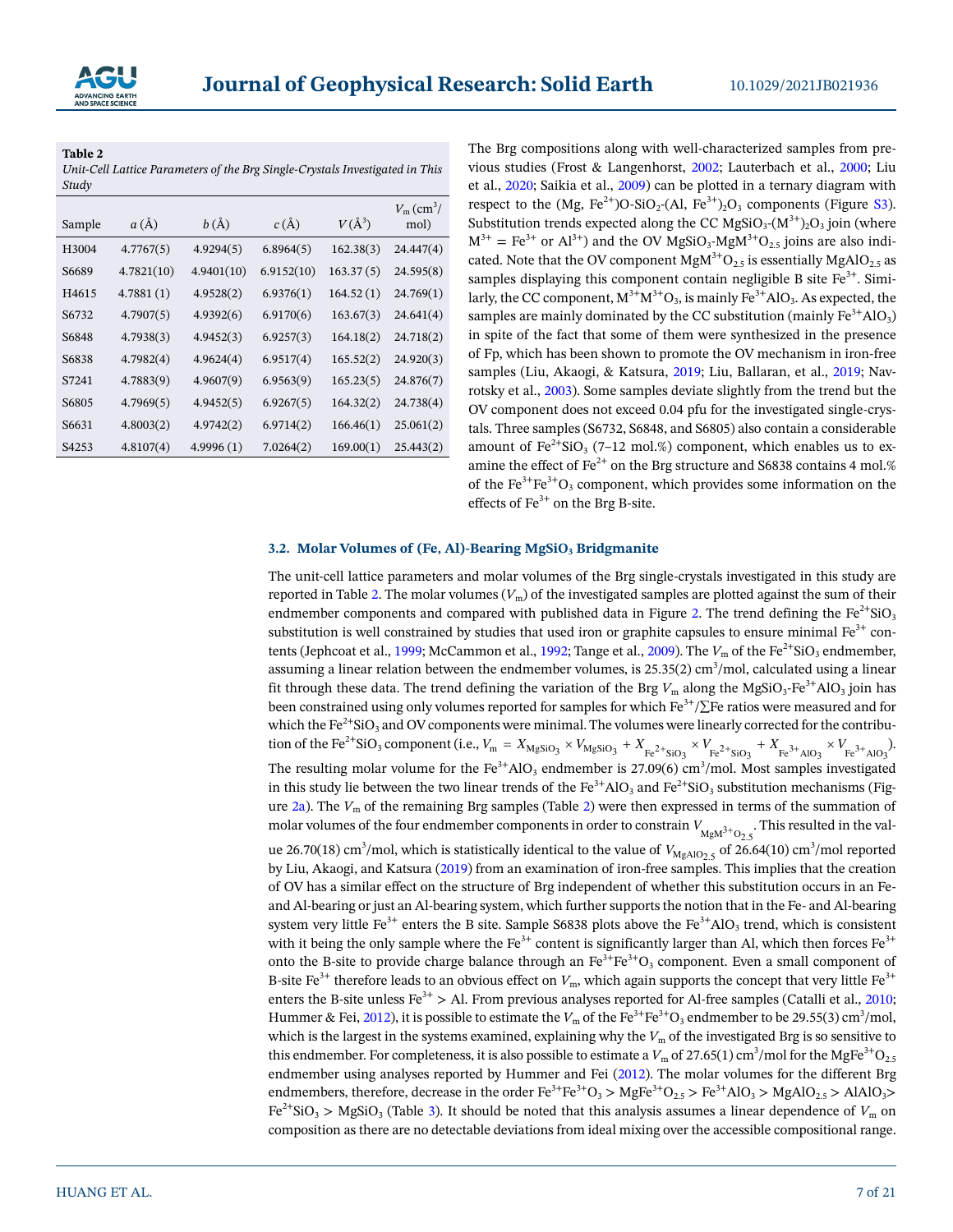



<span id="page-7-0"></span>**Figure 2.** Variation of the molar volumes of Brg as a function of the sum of components other than MgSiO<sub>3</sub>. The seven colored lines are the molar volume linear variations along the indicated joins. The Fe-free joins are taken from Liu, Akaogi, and Katsura [\(2019](#page-19-13)) and Liu et al. [\(2020\)](#page-19-22). Data sets dominated by the substitution of a particular component are shown using the same color as that of the curve for the corresponding system. The black symbols are samples that exhibit a combination of several substitution mechanisms. (a) Results from the current study and previous studies employed for fitting the endmember volumes. Note that in determining the  $Fe<sup>3+</sup>AlO<sub>3</sub>$  curve the data points employed have been corrected for their Fe<sup>2+</sup>SiO<sub>3</sub> content. Left half-filled diamonds indicate sample S6838, which contains 0.04 pfu Fe<sup>3+</sup>Fe<sup>3+</sup>O<sub>3</sub>; right half-filled diamonds indicate three Fe<sup>2+</sup>-rich samples (S6805, S6732, and S6848) containing 0.07–0.12 pfu Fe<sup>2+</sup>SiO<sub>3</sub> and solid diamonds represent other samples which have  $\leq$  0.03 pfu Fe<sup>2+</sup>SiO<sub>3</sub>. (b) Comparison with other studies whose data were not used for obtaining the endmember volumes. The uncertainties that are not shown are smaller than the symbols.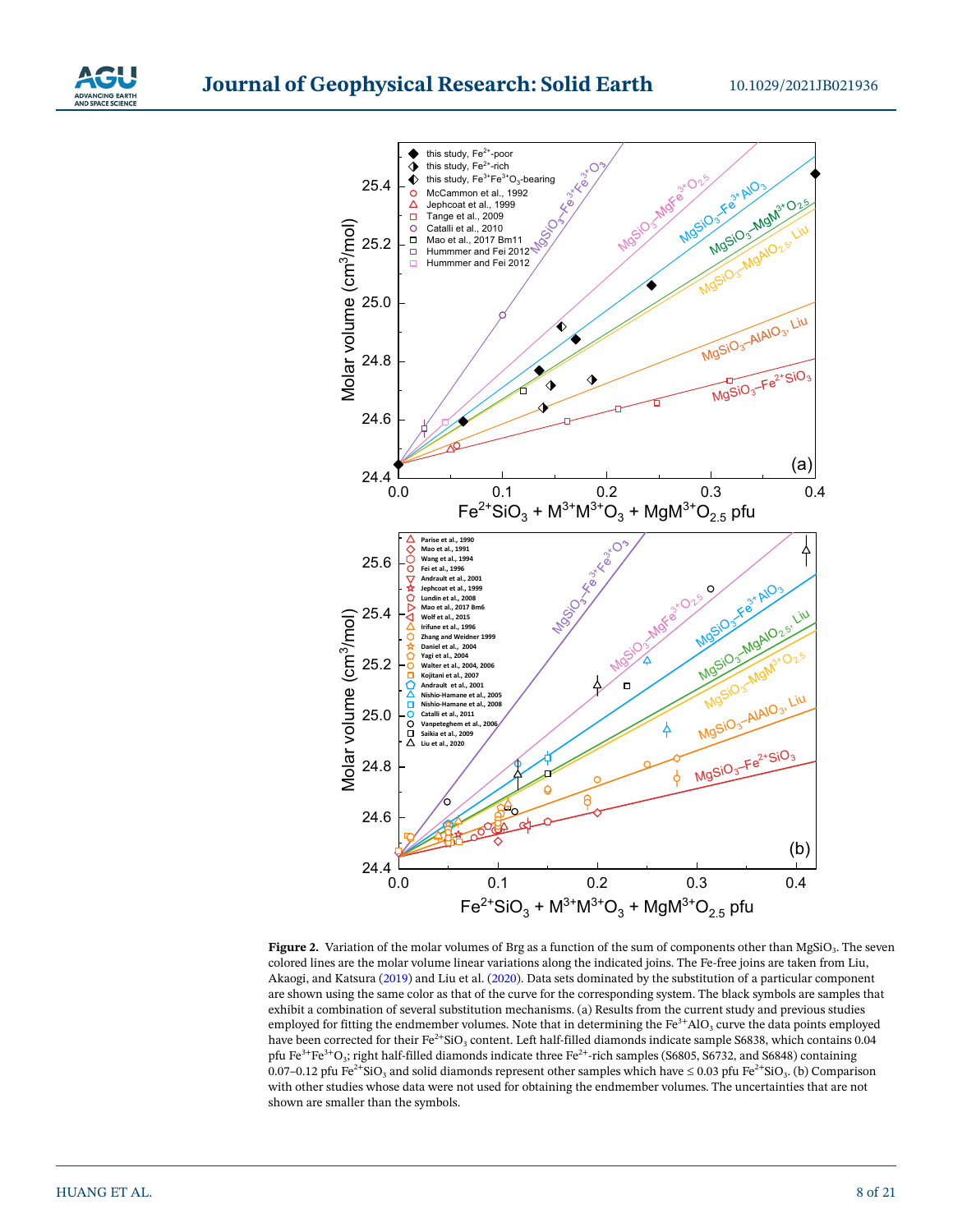

<span id="page-8-0"></span>

| Table 3                                   |  |
|-------------------------------------------|--|
| Molar Volumes of Brg Endmember Components |  |

| Endmember components of Brg | Molar volume $\text{(cm}^3/\text{mol})$ |
|-----------------------------|-----------------------------------------|
| MgSiO <sub>3</sub>          | 24.447(4)                               |
| $Fe^{2+}SiO3$               | 25.35(2)                                |
| $Fe3+AlO3$                  | 27.09(6)                                |
| $MgM^{3+}O_{2.5}$           | 26.70(18)                               |
| $MgAlO2.5$ <sup>a</sup>     | $26.64(10)^{a}$                         |
| $AlAlO3$ <sup>b</sup>       | $25.84(3)^{b}$                          |
| $Fe^{3+}Fe^{3+}O_3$         | 29.55(3)                                |
| $MgFe3+O2.5$                | 27.65(1)                                |

*Note*. The standard deviations for the Fe<sup>3+</sup>Fe<sup>3+</sup>O<sub>3</sub> and MgFe<sup>3+</sup>O<sub>2.5</sub> endmember volumes are small due to the limited number of data points available.

<sup>a</sup>From Liu, Akaogi, and Katsura (2<mark>019</mark>). <sup>b</sup>From Liu et al. [\(2020\)](#page-19-22).

Results from previous studies, which have not been included in the fitting procedure to obtain the endmember molar volumes due to uncertainties in the compositions or the presence of other elements, are also plotted for comparison in Figure [2b](#page-7-0). Studies on  $(Mg,Fe^{2+})SiO<sub>3</sub>$  Brg, which either reported nominal compositions (Andrault et al., [2001](#page-17-9); Lundin et al., [2008;](#page-19-8) Mao et al., [1991](#page-19-23); Parise et al., [1990\)](#page-19-12) or reported small amounts of  $Fe<sup>3+</sup>$  in the investigated samples (Mao et al., [2017](#page-19-6) Bm6) give Brg molar volumes that lie very close to the  $Fe^{2+}SiO_3$  trend (Figure [2b\)](#page-7-0). Some of the diamond anvil cell (DAC) experiments reporting only  $Fe^{3+}AlO_3$  substitution based on the starting compositions fall exactly on our  $\text{Fe}^{3+}\text{AlO}_3$  trend (Andrault et al., [2001](#page-17-9); Nishio-Hamane et al., [2008\)](#page-19-9), while others deviate (Catalli et al., [2011;](#page-17-5) Nishio-Hamane et al., [2005](#page-19-24)). Where these volumes are larger than the MgSiO<sub>3</sub>-Fe<sup>3+</sup>AlO<sub>3</sub> join some Fe<sup>3+</sup> may have entered the B site, most likely due to the proportion of  $Fe<sup>3+</sup>$  being greater than Al. Where volumes are smaller than the trend this may be due to iron reduction to form some  $Fe^{2+}SiO_3$  component or iron loss during laser heating. The large deviation of the  $Fe^{3+}AlO_3$ -rich samples reported by Vanpeteghem et al. ([2006](#page-20-1)) is most likely due to the presence of additional Na and Ti in some of these samples (Figure  $2b$ ). The three data points from Liu et al. [\(2020](#page-19-22)) have larger molar volumes than our  $Fe^{3+}AlO_3$  substitution

trend, which may result from inaccuracy in the determination of the Brg volumes due to the use of a micro-focused XRD. The  $V_0$  reported for a very Fe-rich Brg with the composition  $(Mg_{0.46}Fe^{3+}{}_{0.53})$  (Si<sub>0.49</sub>Fe<sup>3+</sup><sub>0.51</sub>)  $O_3$  (Liu et al., [2018\)](#page-19-25) was 2% larger than predicted from our Fe<sup>3+</sup>Fe<sup>3+</sup>O<sub>3</sub> trend line, most likely because the room pressure volume in Liu et al. ([2018](#page-19-25)) was determined by extrapolating back to room pressure using a second order Birch-Murnaghan EoS. Nonetheless, this result is consistent with the Fe<sup>3+</sup>Fe<sup>3+</sup>O<sub>3</sub> endmember having the largest  $V_m$  of the components considered.



<span id="page-8-1"></span>**Figure 3.** The polyhedral volumes of the B site in Brg as a function of the sum of endmember components other than  $MgSiO<sub>3</sub>$ . The polyhedral volumes of  $Fe<sup>3+</sup>AlO<sub>3</sub> CC-dominant Brg calculated from the lattice$ parameter as discussed in the text are shown by red diamonds and those obtained from single-crystal X-ray diffraction (SCD) are shown as black diamonds. Symbols are the same as in Figure [2a.](#page-7-0) The circles, triangles, and squares indicate the polyhedral volumes calculated from the lattice parameters for the Fe<sup>2+</sup>SiO<sub>3</sub> (Tange et al., [2009](#page-20-8)); AlAlO<sub>3</sub> (Liu, Akaogi, & Katsura, [2019](#page-19-14); Liu, Ballaran, et al., 2019; Liu et al., [2017](#page-19-15)) and  $\text{Fe}^{3+}\text{Fe}^{3+}\text{O}_3$ (Hummer & Fei, [2012\)](#page-18-17) samples, respectively. Errors are within the symbol size when not indicated.

We can try to rationalize the endmember  $V_m$  for the different substitutions in terms of the A and B site polyhedral volumes. For the samples from this study, the single-crystal diffraction refinements can be used to precisely determine these polyhedral volumes. However, as such structural data do not exist for other components, we have to estimate these volumes from the unit-cell lattice parameters. These calculations assume that the orthorhombic structure arises from the tilting of regular and undistorted octahedra, and as already reported (Mitchell, [2002](#page-19-26); Sinmyo et al., [2014](#page-20-15); Zhao et al., [1993a,](#page-20-16) [1993b\)](#page-20-17), the values obtained underestimate the actual tilting and octahedral bond lengths due to distortions. However, if we compare the octahedral volumes,  $V_{\text{B}}$ , obtained from the structural refinements with that calculated from an average B-O bond distance obtained from the lattice parameters as  $\langle B-O \rangle = b * c/(4 * a)$  (Mitchell,  $2002$ ), we observe near parallel trends with increasing  $Fe<sup>3+</sup>AlO<sub>3</sub>$  substitution (Figure [3](#page-8-1)). Therefore, we can use the unit-cell lattice parameters reported in previous studies (Hummer & Fei, [2012](#page-18-17); Liu, Akaogi, & Katsura, [2019](#page-19-13); Liu, Ballaran, et al., [2019;](#page-19-14) Liu et al., [2017;](#page-19-15) Tange et al., [2009\)](#page-20-8) in order to describe, at least as a first approximation, the variation of  $V<sub>B</sub>$  as a function of different cation substitutions (Figure [3](#page-8-1)).  $V<sub>B</sub>$  increases with  $AIAIO<sub>3</sub>$  substitution (green triangles) with almost the same slope as that observed for the  $Fe<sup>3+</sup>AIO<sub>3</sub>$  substitution, as expected, given the substitution of the larger Al cation ( $V<sup>T</sup> r<sub>Al</sub> = 0.675$  Å, Shannon, [1976\)](#page-20-14) for the smaller Si cation ( $V<sup>T</sup>r<sub>Si</sub> = 0.540$  Å) at the B site. The difference in molar volumes between the  $Fe^{3+}AlO_3$  and  $AlAlO_3$  components is therefore likely due to differences in the extent of octahedral tilting, given the different radii of  $Fe<sup>3+</sup>$  and Al substituting at the A site. The  $Fe<sup>3+</sup>Fe<sup>3+</sup>O<sub>3</sub>$  substitution, which requires the larger Fe<sup>3+</sup> cation ( $\rm{V}^{T}$  $r_{Fe}^{3+}$ ,  $_{HS}$  = 0.785 Å) to occupy the B site,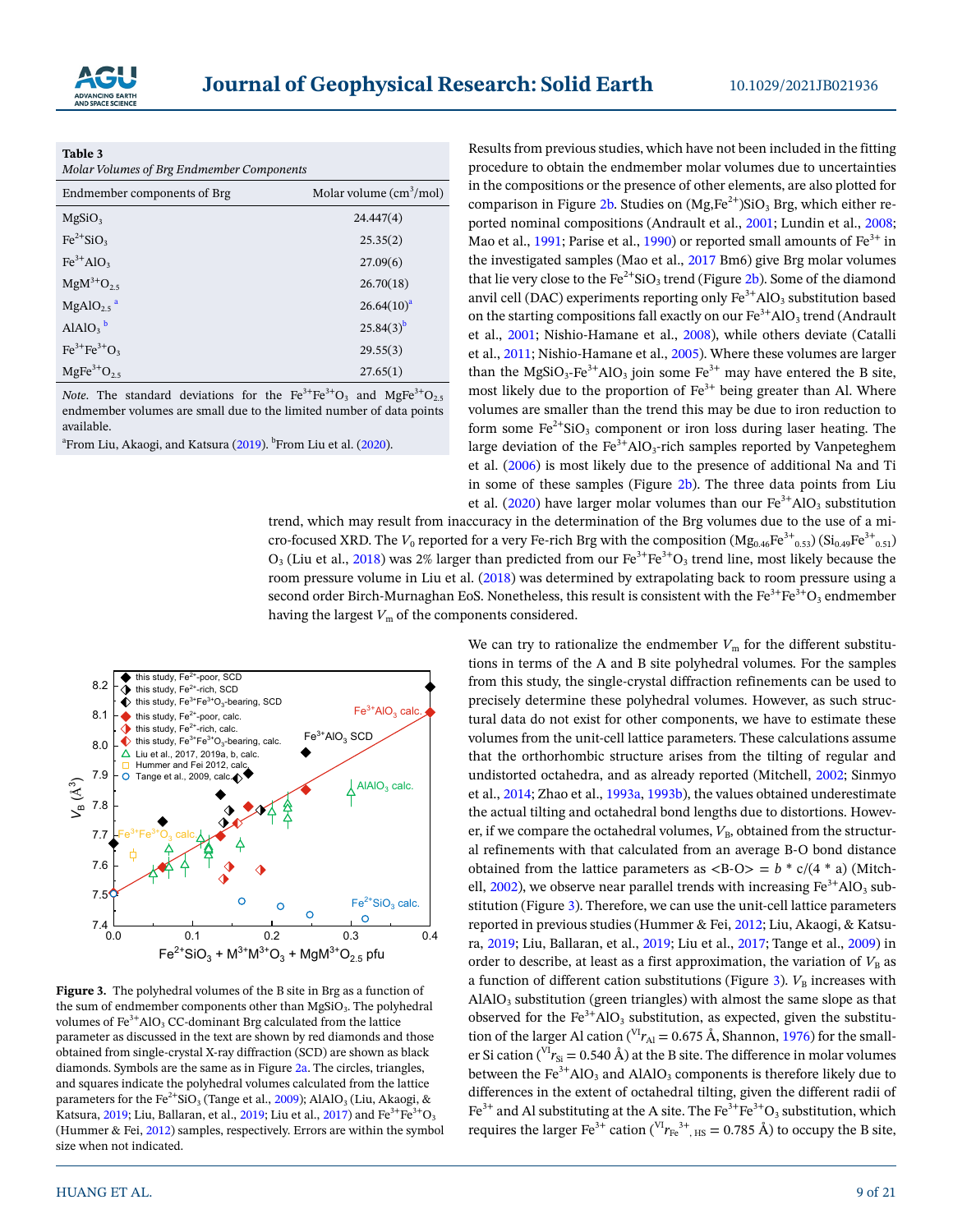

increases  $V<sub>B</sub>$  to a much larger extent (yellow square) and is the primary reason for the very large molar volume of the Fe<sup>3+</sup>Fe<sup>3+</sup>O<sub>3</sub> component. As expected, the Fe<sup>2+</sup>SiO<sub>3</sub> substitution (blue circles) has practically no effect on the octahedral volume, since  $\text{Fe}^{2+}$  substitutes only at the A site. The marginal decrease of  $V_{\text{B}}$ observed for the data reported by Tange et al. ([2009](#page-20-8)) is very likely a secondary effect due to a decrease of the octahedral tilting in these Brgs. The slightly larger molar volume of the  $Fe^{2+}SiO<sub>3</sub>$  component with respect to the Brg endmember is therefore due simply to the larger A site.

#### <span id="page-9-0"></span>**3.3. Distortion of the Perovskite-Type Structure of Bridgmanite**

The orthorhombic distortion of the Brg structure with respect to the ideal cubic  $Pm\overline{3}m$  aristotype is due to the tilting of the octahedral units and can be described using tilt components around "pseudo-cubic" axes, that is, around the axes of the cubic aristotype structure (Glazer, [1972\)](#page-18-12). The simplest method for calculating the tilt angles is to derive them from the unit-cell lattice parameters but as already mentioned this assumes that the octahedral framework is rigid and regular and tilting angles calculated in this way are usually underestimated (e.g., Mitchell, [2002](#page-19-26); Sinmyo et al., [2014\)](#page-20-15). More realistic tilt angles can be calculated using the atomic coordinates of the oxygen atoms (Kennedy et al., [1999](#page-18-21); Zhao et al., [1993a,](#page-20-16) [1993b\)](#page-20-17) whose displacements from the cubic atomic positions result not only from tilting but also from the distortion of the octahedral sites. A clear and unambiguous way to separate the effects of distortion and tilting of perovskite structures is provided by analysis of the irreducible representations (Irreps) describing the displacive modes of the A cation and oxygens from the atomic positions of the cubic aristotype structure (Howard & Stokes, [1998](#page-18-13), [2002;](#page-18-22) Perez-Mato et al., [2010](#page-19-27)). The five mode displacements for the *Pbnm* space group associated with the points  $X(0, 0, 1/2)$ ,  $M(1/2, 1/2, 0)$ , and  $R(1/2, 1/2, 1/2)$  of the Brillouin zone are the in-phase and out-of-phase tilt patterns, represented by the two Irreps  $M_3^+$  and  $R_4^+$ , respectively; an octahedral basal distortion represented by the Irrep  $M_2^+$ , and the Irreps  $R_5^+$  and  $X_5^+$  each of which describe displacements of both the oxygen atoms and the A cations away from their positions in the cubic aristotype, which for the A cations is the center of an undistorted polyhedron (Figure [1;](#page-2-0) the notation is taken from Miller & Love, [1967\)](#page-19-28). The program ISODISTORT (Campbell et al., [2006\)](#page-17-10) has been used to decompose the Brg structures refined in this study into these five symmetry-adapted modes with respect to ideal parent cubic structures that have identical volumes to that of our samples (Table S4).

A sketch describing the  $R_4^+, M_3^+, X_5^+,$  and  $R_5^+$  modes in the orthorhombic perovskite structure is shown in Figure [1b,](#page-2-0) while the displacement amplitudes of the same modes are shown in Figures [4a–4c](#page-10-0) as a function of OV + CC component concentration. Values of zero for these terms would correspond to an undistorted cubic perovskite. The amplitudes of  $M_2^+$  and  $R_5^+$  O are very small in Brg and are therefore ignored. The  $R_4^+$ and  $M_3^{\,+}$  modes corresponding to the octahedral tilting in the orthorhombic structure have the largest amplitudes; however, amplitudes of the  $X_5^+$  and  $R_5^+$  modes related to the displacement of the A cations ( $X_5^+$  A and  $R_5^+$  A) and the amplitude of the  $X_5^+$  mode related to the displacement of the oxygen atoms  $(X_5^+$  O) are not negligible and indicate that  $Fe^{3+}AlO_3$  substitution causes an even greater degree of distortion of both B and A sites than found in MgSiO<sub>3</sub> Brg (Figure [4\)](#page-10-0). The  $X_5^+$  O displacement and  $M_3^+$  tilting appear to depend only on the extent of  $M^{3+}M^{3+}O_3$  substitution as all samples, even those having a large Fe<sup>2+</sup> content, plot on the same positive linear trends. The Fe<sup>2+</sup>SiO<sub>3</sub> substitution, however, clearly has an effect on  $R_4^+$  tilting and the A cation displacements ( $X_5^+$  A and  $R_5^+$  A), which are both smaller for Fe<sup>2+</sup>-rich samples. This indicates that with increasing  $Fe^{2+}$  substitution, the Brg crystal structure becomes less distorted and the A cation sits more toward the center of the polyhedral site compared to  $MgSiO<sub>3</sub>$  Brg.

The oxygens and A-site cation displacements caused by the substitution of different cations determine the variations of bond distances, polyhedral distortions, and unit-cell parameters, which all ultimately control the compressibility behavior of these Brgs. By analyzing the structural changes occurring in the samples, the effects of several different substitution mechanisms can be resolved to some extent. Substitution of Al into the B-site causes an increase in the octahedral volume due to the larger size of this cation with respect to Si. As the oxygen displacements have to follow the symmetry rules, as described by the Irreps, the increase in the three different B-O bond distances, as Al is added, cannot be uniform and as shown in Figure [5a](#page-11-0) is quite anisotropic. The B-O1 bond distances involve the apical oxygens (O1) whose displacements ( $R_4^+$  and  $X_5^+$  O; Figure [1b\)](#page-2-0) occur on the *a*–*b* plane away from the A cations and are, therefore, less restricted in their motion than the O2. As a result, the B-O1 bond distances increase more steeply, giving rise to an elongation of the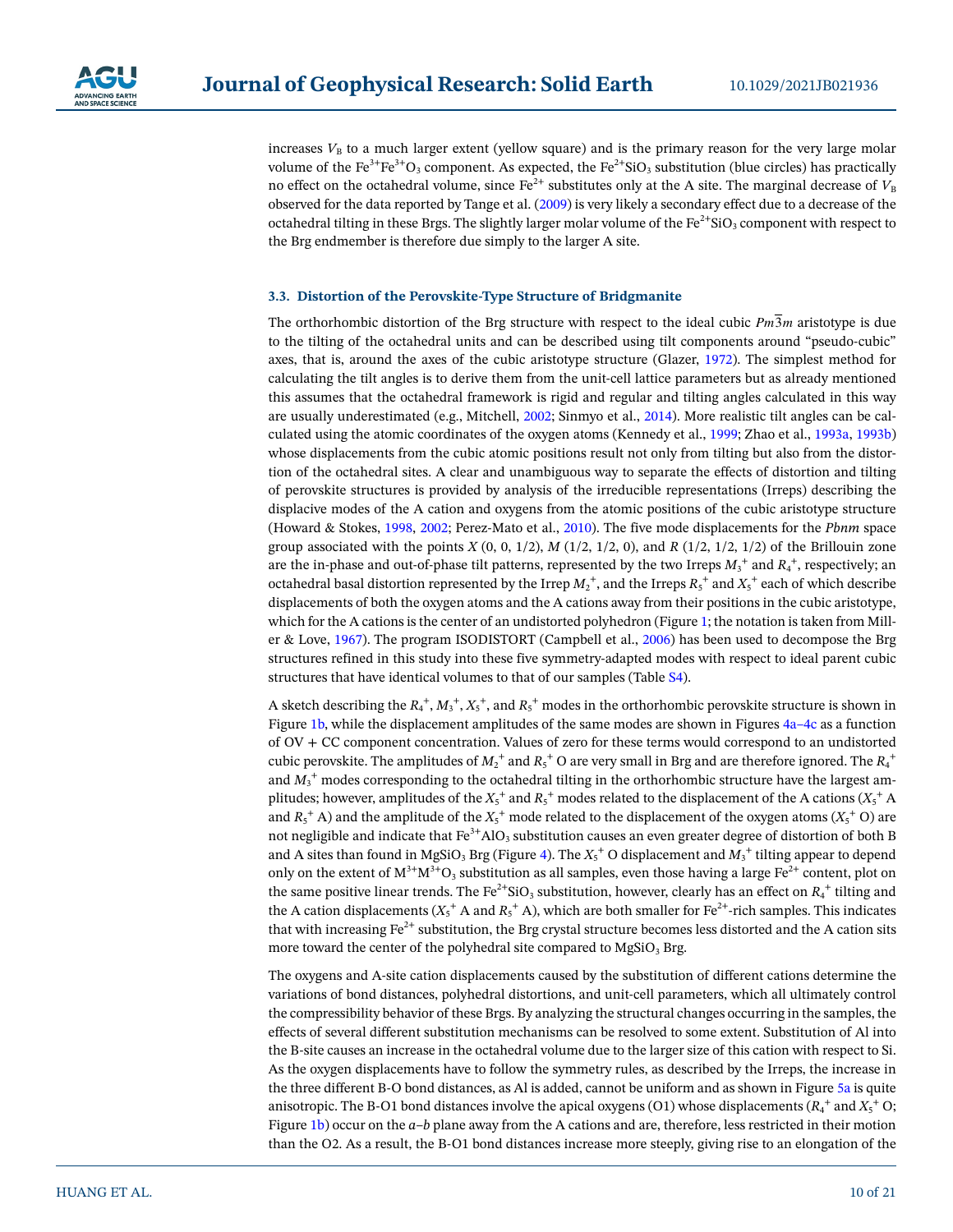



<span id="page-10-0"></span>**Figure 4.** Variation of the amplitudes of the main distortion modes in the Brg structure as a function of the summation of charge-coupled and oxygen vacancy components. The Irreps  $R_4^+$  and  $M_3^+$  are related to the orthorhombic octahedral tilting, whereas the Irreps  $X_5^+$  A,  $X_5^+$  O and  $R_5^+$  A represent the distortions of the octahedral and A site. Symbols are the same as in Figure [2a.](#page-7-0) Errors are within the symbol size. The small black arrows in panels (b) and (c) indicate sample S7241 containing 0.02 atoms pfu Al on the A site.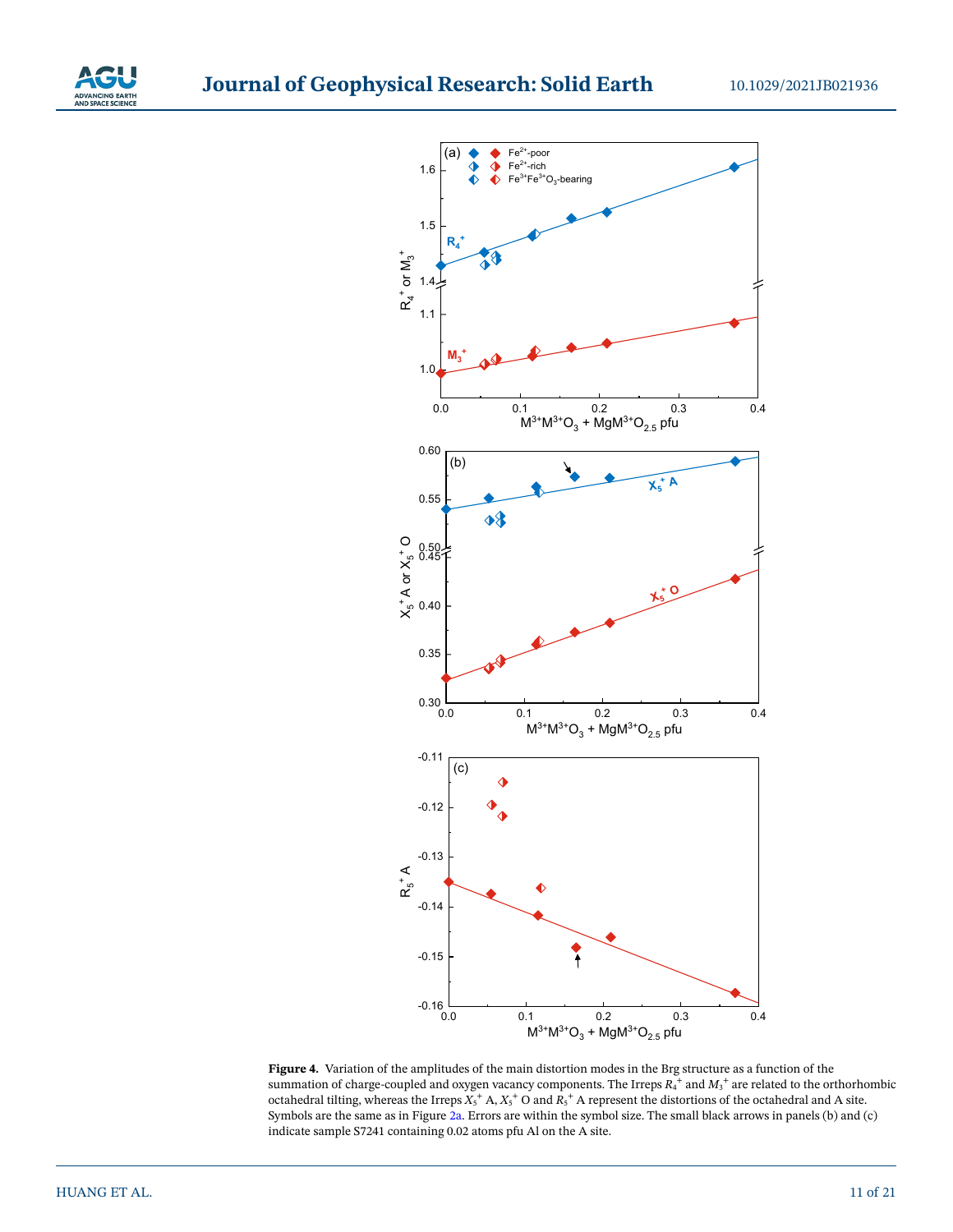



<span id="page-11-0"></span>Figure 5. (a) Variation of individual B-O bond lengths of Brg as a function of the summation of charge-coupled and oxygen vacancy components. The number of equivalent octahedral bonds are reported in parentheses. Data from Vanpeteghem et al. [\(2006](#page-20-1)) indicated by open circles are also shown for comparison. (b) Variation of the unit cell parameters of Brg as a function of the sum of components other than MgSiO3. Variation of Brg lattice parameters measured in this study are normalized to those of the MgSiO<sub>3</sub> endmember. Data from Tange et al. [\(2009\)](#page-20-8) dominated by  $Fe^{2+}SiO_3$  substitution and from Liu, Akaogi, and Katsura [\(2019](#page-19-13)); Liu, Ballaran, et al. ([2019](#page-19-14)); Liu et al. [\(2017](#page-19-15)) dominated by AlAlO<sub>3</sub> substitution are also shown for comparison. Symbols are the same as in Figure [2a.](#page-7-0) Errors are within the symbol size when not indicated.

octahedron as the Fe<sup>3+</sup>AlO<sub>3</sub> component is added (Figure [5a](#page-11-0)). Since the B-O1 bond distance lies mainly along the *c*-axis (Figure [1a\)](#page-2-0), this unit-cell lattice parameter shows the greatest increase with  $Fe<sup>3+</sup>AO<sub>3</sub>$  substitution (Figure [5b](#page-11-0)). The variation of the other B–O2 bond distances (Figure [5a](#page-11-0)) results from displacements of the O2 atoms  $(R_4^+$  and  $M_3^+$ , Figure [1b](#page-2-0)) that cause an increase in octahedral tilting, which is favored by the replacement of Mg by the smaller  $Fe<sup>3+</sup>$  cation at the A-site, as described in the next paragraph. However, since each O2 atom forms a shorter B-O2 bond on one octahedron but is part of a longer B-O2 bond in the adjacent octahedron, a uniform elongation of both lengths is not possible; and as a consequence, the shortest distance increases more steeply than the longer in order to accommodate the larger Al cation. In this way, the two nonequivalent B-O2 bonds become more similar in length with increasing  $Fe^{3+}AlO_3$ , implying that the basal plane of the octahedron becomes more regular. The variation of the two nonequivalent B-O2 distances also determines in part the variation of the *a* and *b* unit-cell parameters (Figure [5b\)](#page-11-0). The *b*-axis increases more than the *a*-axis upon  $\text{Fe}^{3+}\text{AlO}_3$  substitution because the shorter B-O2 distance lies mainly in this direction. Sample S6838, which has  $\text{Fe}^{3+} > \text{Al}$  and is calculated to contain 0.04(1) atoms pfu of  $\text{Fe}^{3+}$ in the octahedral site (labeled in Figure [5a](#page-11-0) as  $Fe^{3+}Fe^{3+}O_3$  bearing) clearly displays B-O bond distances that deviate from the general  $Fe^{3+}AlO_3$  trend. B-O bond distances appear, therefore, to be very sensitive to  $Fe^{3+}$ substitution into the B site. Such a low concentration of  $Fe^{3+}$  at the B site would not be resolved in the refinement of the B-O bond distances, if there were significant disordering of  $Fe<sup>3+</sup>$  and Al between the A and B sites in the investigated Brgs, further supporting the cation assignment strategy followed in this study.

Samples S6732, S6848, and S6805, which contain up to 0.12 atoms pfu of  $Fe^{2+}$ , have B-O distances that do not deviate significantly from the Fe<sup>3+</sup>AlO<sub>3</sub> trend, implying that Fe<sup>2+</sup>SiO<sub>3</sub> substitution has no apparent influence on the octahedral volume,  $V_{\text{B}}$ , in agreement with the results shown in Figure [3](#page-8-1). The Fe<sup>2+</sup>SiO<sub>3</sub> substitution affects only slightly the *c*- and *b*-axes, as shown by the samples analyzed by Tange et al. [\(2009\)](#page-20-8) (Figure [5b\)](#page-11-0) and as expected due to the substitution of Mg for just slightly larger  $Fe^{2+}$  at the A site. However, it does have a small effect on the *a*-axis, with samples analyzed by Tange et al. [\(2009](#page-20-8)) following a similar trend as that defined by the samples investigated in this study (Figure [5b\)](#page-11-0). This may be explained by the displacement of the slightly larger  $Fe^{2+}$  more toward the center of the A site (Figures [4b](#page-10-0) and [4c](#page-10-0)). Note, however, that these changes are small compared to the changes occurring along the other two axes due to the incorporation of Al into the octahedron; and therefore, result in a much smaller increase in molar vol-ume (Figure [2a](#page-7-0)) along the MgSiO<sub>3</sub>-Fe<sup>2+</sup>SiO<sub>3</sub> join. The samples analyzed by Vanpeteghem et al. ([2006](#page-20-1)) are in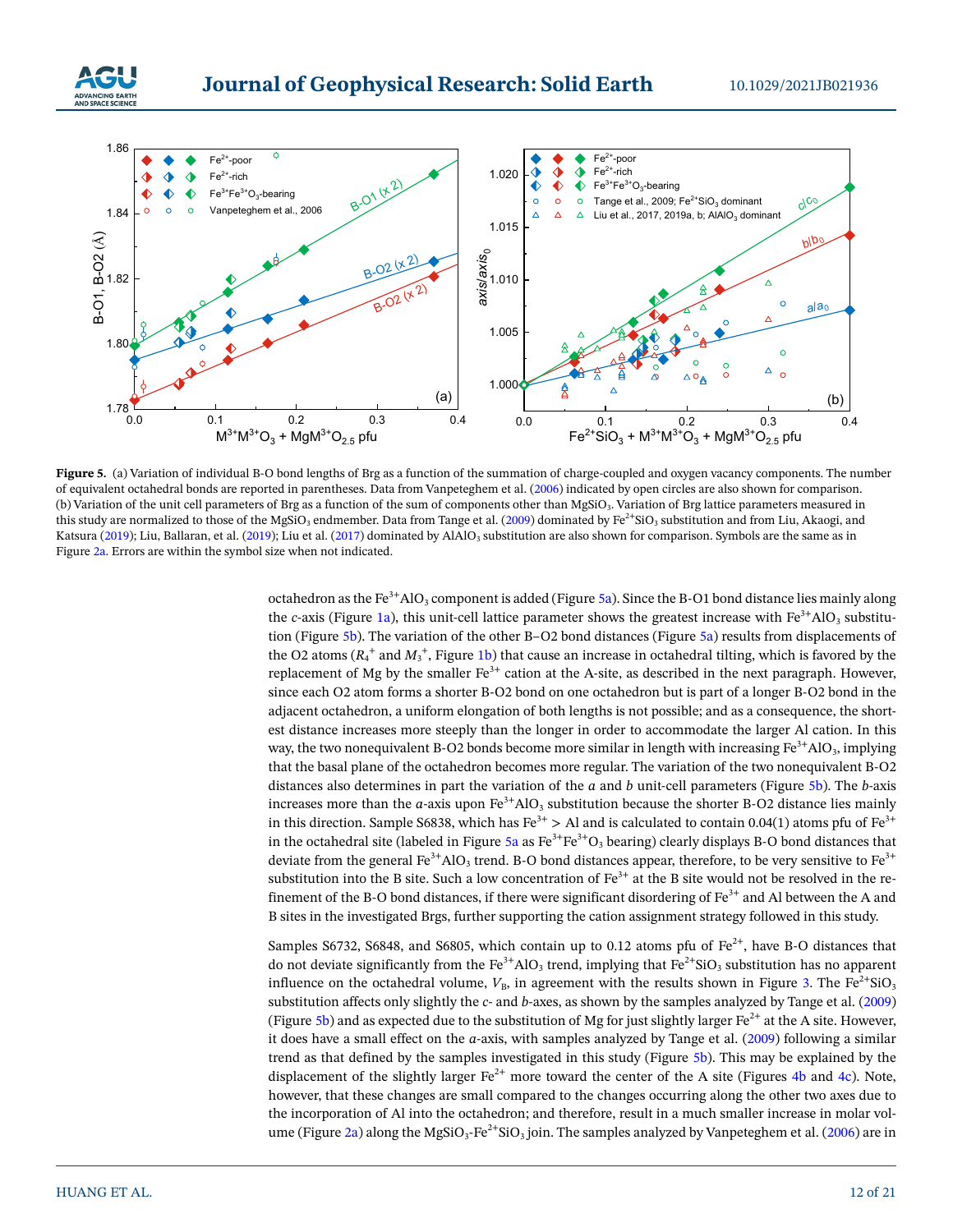broad agreement with our results, except the sample with the highest  $Fe^{3+}AlO_3$  content which also contains 0.03 atoms pfu of Ti in the octahedral site and, therefore, has much longer B-O bond distances (Figure [5a](#page-11-0)).

Substitution of  $Fe<sup>3+</sup>$  into the A site causes the four shorter individual A-O bond distances (Figure [6a\)](#page-13-0) to decrease and the other longer distances (Figures [6b](#page-13-0) and [6c](#page-13-0)) to increase. These changes are due both to the displacement of the  $Fe<sup>3+</sup>$  at the A-site toward one side of the A polyhedron, as clearly seen in the increase of the  $X^{5+}$  A and  $R^{5+}$  A modes (Figures [1b,](#page-2-0) [4b](#page-10-0) and [4c\)](#page-10-0) and due to the tilting of the octahedra ( $R_4$ <sup>+</sup> and  $M_3$ <sup>+</sup>) in order to better coordinate the smaller A cations. As a consequence, the distortion of the A site increases. We can expect that Al substitution into the A site, through an  $AIAIO_3$  component for example, will result in an even larger off-center displacement than  $Fe^{3+}$  given its smaller radius, which will further lead to a distortion of the A site and a larger increase in the octahedral tilting. This is supported by the deviation of sample S7241, which is the only sample with some Al on the A site and also plots below the  $R_5^+$  A curve in Figure [4c](#page-10-0) and above the curve for  $X_5^+$  A in Figure [4b](#page-10-0) (indicated by black arrows). This can explain the smaller unit-cell parameters of the  $AIAIO_3$  samples (Figure [5b](#page-11-0)) in spite of them having octahedral volumes similar to the  $Fe<sup>3+</sup>AlO<sub>3</sub>$  $Fe<sup>3+</sup>AlO<sub>3</sub>$  $Fe<sup>3+</sup>AlO<sub>3</sub>$  samples (Figure 3).

On the other hand, substitution of  $Fe^{2+}$  at the A site decreases the A-site distortion as well as the octahedral tilting. In fact, for the three Brg samples (S6732, S6848, and S6805) containing a larger amount of  $Fe^{2+}$ , the  $X_5$ <sup>+</sup> A and  $R_5$ <sup>+</sup> A modes are even smaller than those of the endmember MgSiO<sub>3</sub> (Figures [4b](#page-10-0) and [4c\)](#page-10-0) that is, the cations are closer to the ideal cubic position. As a consequence, these three samples plot off some of the A-O distances trends (Figure [6\)](#page-13-0). Moreover, the slightly larger  $\text{Fe}^{2+}$  cations require a smaller octahedral tilting ( $R_4^+$  in Figures [1b](#page-2-0) and [4a\)](#page-10-0) for their coordination. The individual A-O bond lengths of Brg from Vanpeteghem et al. [\(2006\)](#page-20-1) also agree with our experiments, with the small deviations ascribable to the presence of other elements, as mentioned previously (Figure [6](#page-13-0)).

# **4. Discussion**

#### **4.1. Compressibility and Distortion of Bridgmanite With Pressure**

Using the structural information obtained in this study, it is possible to rationalize how changes in tilting and distortion that occur upon certain substitutions are likely to influence the Brg bulk modulus (*K*). This can be used to evaluate previous experimental and *ab initio* determinations of these effects for different Brg substitutions, which are often in poor agreement. While the room pressure and temperature isothermal bulk modulus of endmember MgSiO<sub>3</sub> Brg is quite accurately determined to be 251  $\pm$  2 GPa through compression experiments on MgSiO<sub>3</sub> Brg single-crystal (Boffa Ballaran et al., [2012\)](#page-17-2), the effects on the Brg EoS of the substitution of other components are still quite poorly constrained. There are discrepancies, for example, as to whether the incorporation of Al into Brg would make it more or less compressible (Andrault et al., [2001;](#page-17-9) Daniel et al., [2001,](#page-18-23) [2004;](#page-17-11) Kubo et al., [2000](#page-18-24); Walter et al., [2004](#page-20-2), [2006](#page-20-3); Yagi et al., [2004;](#page-20-18) Zhang & Weidner, [1999\)](#page-20-19).

The compressibility of Brg will depend on the strength of the individual cation-oxygen bonds and, therefore, on the octahedral ( $\beta_B$ ) and A-site ( $\beta_A$ ) compressibilities. The bulk moduli of different Brg endmembers relative to the  $MgSiO<sub>3</sub>$  endmember can be rationalized in terms of changes in tilting and distortion occurring in the Brg structure whilst accommodating cation substitution. It has been shown that the relative compressibility  $β_B/β_A$  can be directly deduced from the basic bond-valence parameters (Brown & Altermatt, [1985\)](#page-17-12) and bond lengths measured at room pressure (Angel et al., [2005;](#page-17-13) Zhao et al., [2004](#page-20-20)), according to the equation:

$$
\frac{\beta_{\rm B}}{\beta_{\rm A}} = \frac{M_{\rm A}}{M_{\rm B}},\tag{1}
$$

where  $M_A$  and  $M_B$  represent the site bond-valence parameters defined as  $M_i = \sum_{j=1}^{N_i} \left(R_{ij}/B\right) \exp\left(\left(R_0 - R_{ij}\right)/B\right)$  with  $R_0$  the bond-valence parameter depending only upon the particular cation-anion pair; *B* a universal constant equal to 0.37 Å (Brese & O'Keeffe, [1991;](#page-17-14) Brown & Alter-matt, [1985](#page-17-12));  $R_{ij}$  and  $N_i$  the average bond length and coordination number of the cation site at ambient conditions, respectively. Since the Brgs investigated in this study do not have an endmember composition, we have used instead of an average, the individual bond lengths, and we have calculated *R*<sub>0</sub> as a linear combination of the bond-valence parameters for the Brg A and B sites. The resulting  $M_A/M_B$  ratios (Figure [7](#page-14-0)) are all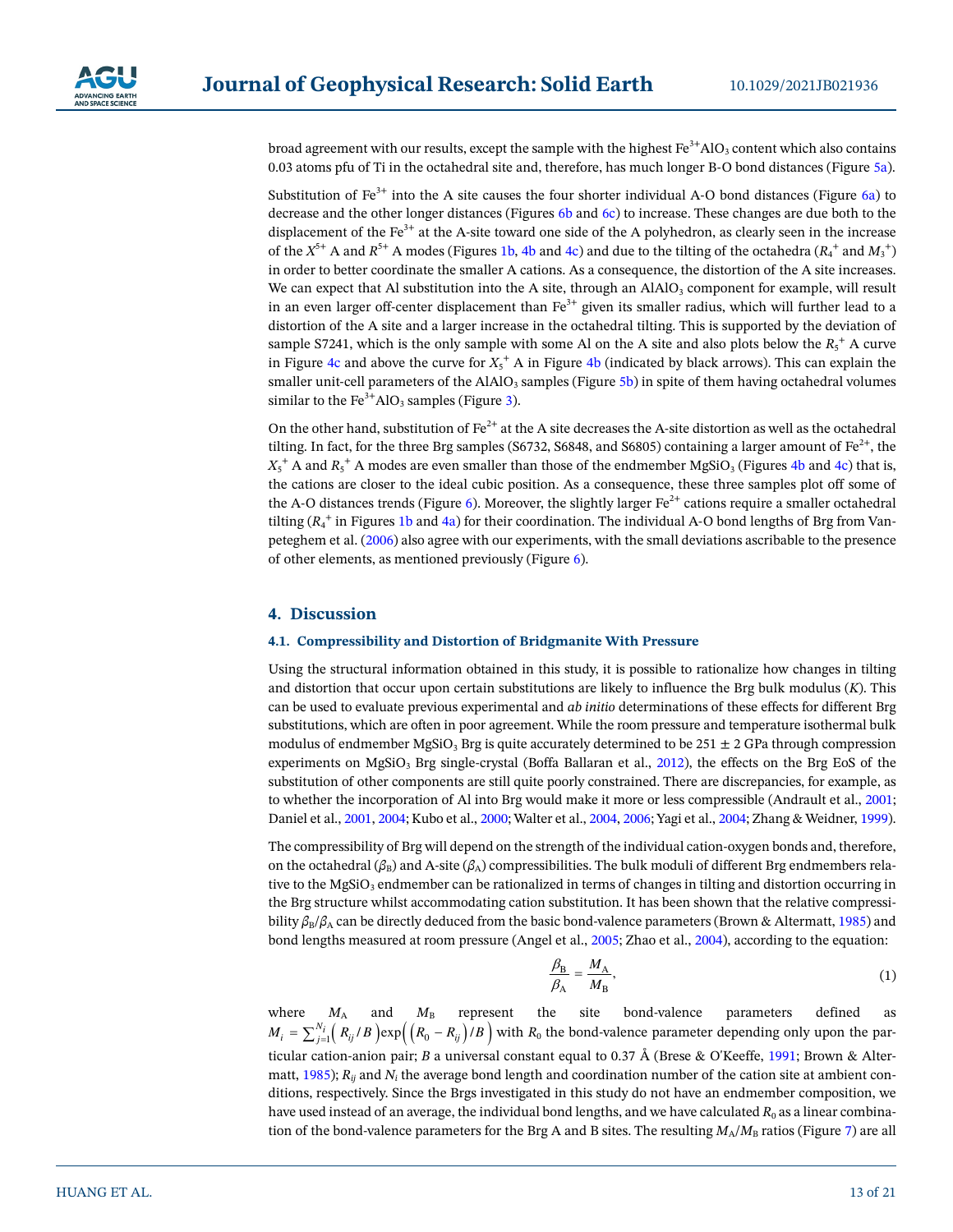



<span id="page-13-0"></span>**Figure 6.** Variation of individual A-O bond distances as a function of the summation of charge-coupled and oxygen vacancy components. The number of equivalent A-O bonds are reported in parentheses. (a) Shortest A-O bonds; (b) Intermediate A-O bonds; and (c) Longest A-O bonds. Symbols are the same as in Figure [2a](#page-7-0). The errors are within the symbol sizes.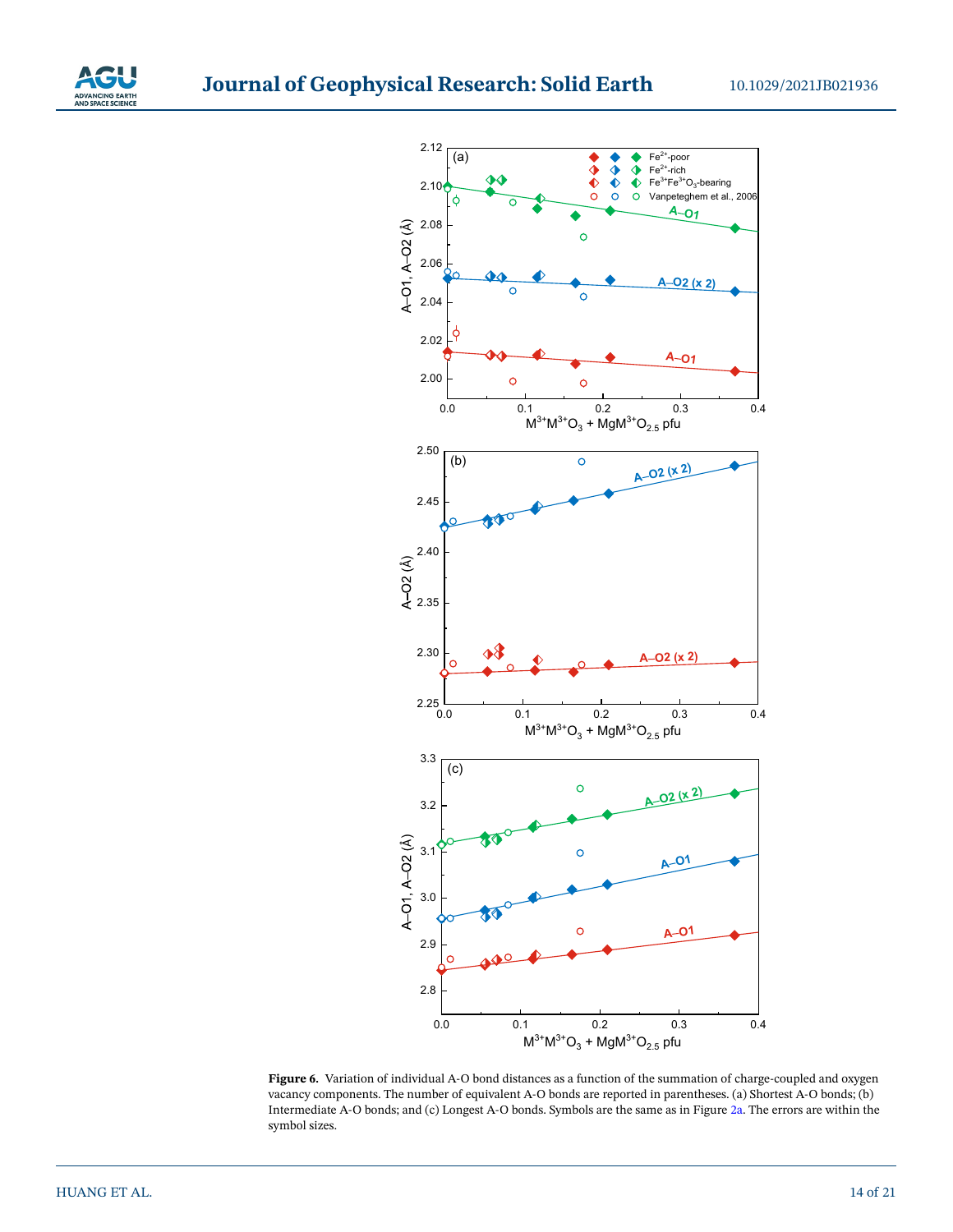



<span id="page-14-0"></span>**Figure 7.** The relative compressibility of the B site over A site  $(M_A)$  $M_{\rm B} = \beta_{\rm B}/\beta_{\rm A}$ ) versus the sum of charge-coupled and oxygen vacancy substitution in Brg. Symbols are the same as in Figure [2a](#page-7-0).

<1 implying that the A site is more compressible than the octahedral site (Angel et al., [2005\)](#page-17-13) and that, therefore, the compression of the octahedral framework will be mainly responsible for the bulk compressibility of Brg. The  $M_A/M_B$  ratio also increases with increasing  $Fe^{3+}AlO_3$  substitution, implying an increase in octahedral compressibility and/or a decrease in the A-site compressibility with respect to  $MgSiO<sub>3</sub>$  Brg. The increase in octahedral compressibility is due to Al substituting for Si at the B site and it is likely the major cause of the previously reported decrease in the bulk modulus of Brg by  $\text{Fe}^{3+}$ AlO<sub>3</sub> substitution (Boffa Ballaran et al., [2012;](#page-17-2) Nishio-Hamane et al., [2008](#page-19-9)). Since the same type of octahedral substitution also occurs in AlAlO<sub>3</sub>, this component should also have a smaller bulk modulus than MgSiO<sub>3</sub>. Substitution of  $Fe<sup>3+</sup>$  at the octahedral site should further increase its compressibility resulting in an even more compressible  $Fe^{3+}Fe^{3+}O_3$  component. Due to the presence of both Al at the octahedral site and oxygen vacancies, we would expect  $MgAlO_{2.5}$  Brg to be softer than  $AIAIO<sub>3</sub>$ . Following the same argument, we would expect MgFe<sup>3+</sup>O<sub>2.5</sub> Brg to be the softest of all components.

Based on this information, we attempt to make estimates for the room pressure and temperature bulk modulus of different Brg endmembers by selecting studies from the literature and using the relation,

$$
K = \frac{V}{\sum_{i=1}^{N} \frac{x_i V_i}{K_i}},\tag{2}
$$

where *K* and *V* are the bulk modulus and volume, respectively, of a Brg with mixed composition,  $x_i$  is the mole fraction of the component *i* in the Brg of mixed composition and *Ki* and *Vi* are the bulk modulus and molar volume of the pure  $i$  component. The bulk modulus of pure  $MgSiO<sub>3</sub>$  Brg as well as the experimental data used to constrain the bulk modulus of  $Fe^{3+}AlO_3$  are taken from the single-crystal compression study of Boffa Ballaran et al. [\(2012\)](#page-17-2). Sample S4253 in this previous study contains a high proportion of the Fe<sup>3+</sup>AlO<sub>3</sub> component (0.37 pfu) and thus should provide good constraints on the endmember value of *Ki*, which is determined to be 224 GPa. There are significant discrepancies in the literature as to the extent to which Al on its own influences Brg compressibility. Some studies show a substantial decrease of *Ki* (8%–12%) even with a small amount of Al (5–7.7 mol.%) (Daniel et al., [2001;](#page-18-23) Kubo et al., [2000;](#page-18-24) Zhang & Weidner, [1999\)](#page-20-19) while others predict a smaller effect, that is, a ∼2.5% decrease with 10 mol.% Al (Daniel et al., [2004;](#page-17-11) Wal-ter et al., [2004\)](#page-20-2). This discrepancy may well result from differing proportions of AlAlO<sub>3</sub> CC and MgAlO<sub>2.5</sub> OV components in the investigated samples, with higher compressibilities related to the latter (Daniel et al., [2004;](#page-17-11) Walter et al., [2004](#page-20-2)). One of the only studies to specifically address this is the *ab initio* study of Brodholt [\(2000\)](#page-17-15). By normalizing the values in this previous study to account for the fact that the generalized gradient approximation (GGA) tends to underestimate *Ki* by about 7%–8% (Brodholt, [2000\)](#page-17-15), a value for the AlAlO3 endmember of 200 GPa is obtained, which is in good agreement with the trend reported by Walter et al. [\(2004\)](#page-20-2). The different cation substitutions at the A site should obviously account for the different compressibilities of the Fe<sup>3+</sup>AlO<sub>3</sub> and AlAlO<sub>3</sub> components. Although Fe<sup>3+</sup> is larger than Al and would, therefore, be expected to be more compressible, the calculations described above imply that  $Fe<sup>3+</sup>AO<sub>3</sub>$  is slightly stiffer than AlAlO3. This is likely due to the slightly greater off-center displacement of Al with respect to  $Fe<sup>3+</sup>$  (Figures [4b](#page-10-0) and [4c\)](#page-10-0), which leads to an increase in the longer A-O bonds. Interestingly, as described in Section [3.3,](#page-9-0) Fe<sup>2+</sup>SiO<sub>3</sub> substitution causes the opposite effect, making the A cation more centered in the polyhedron, which might be coupled to a small increase in the bulk modulus upon  $Fe^{2+}$  substitution, as proposed in some studies (e.g., Boffa Ballaran et al., [2012](#page-17-2); Dorfman et al., [2013;](#page-18-25) Kiefer et al., [2002](#page-18-26); Lundin et al., [2008](#page-19-8); Mao et al., [2011](#page-19-29)).

Making the same GGA correction to the data of Brodholt [\(2000](#page-17-15)) gives a  $K_i$  for the MgAlO<sub>2.5</sub> endmember of 163 GPa. This increase in the compressibility (35%) is slightly larger than that (25%) proposed by Ross et al. ([2002](#page-19-30)) based on a comparison between the CaFeO<sub>2.5</sub> brownmillerite structure and OV-free perovskites. These could both be overestimates, however, as they consider OVs to be fully ordered, which is most likely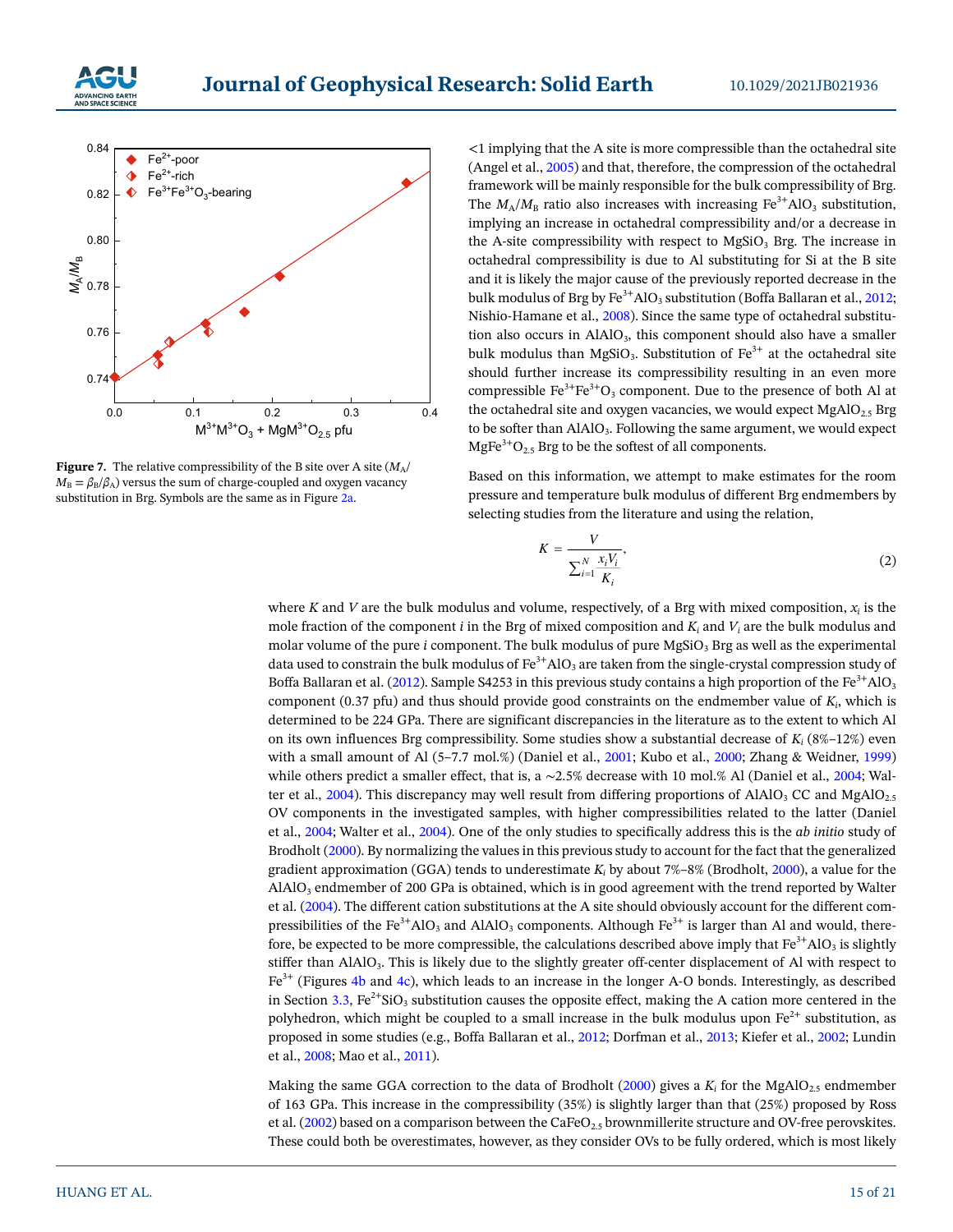

<span id="page-15-0"></span>**Table 4** 

*Volume Changes for Equilibria Involving Brg and Ferropericlase Components and Iron Metal at Various Pressure and Temperature Conditions*

|                                                                                             | 0 GPa, RT | 25 GPa, 1900 K |         | 50 GPa, 2064 K |         |
|---------------------------------------------------------------------------------------------|-----------|----------------|---------|----------------|---------|
| (1) $2MgAlO_2 = AlAlO_3 + 2MgO$                                                             | $-4.96$   | $-5.18$        | $-3.67$ | $-5.34$        | $-3.22$ |
| (2) $2MgFeO_{2.5} = Fe^{3+}Fe^{3+}O_3 + 2MgO$                                               | $-3.27$   | $-3.58$        | $-2.77$ | $-3.84$        | $-2.67$ |
| (3) AlAlO <sub>3</sub> + Fe <sup>3+</sup> Fe <sup>3+</sup> O <sub>3</sub> = $2Fe^{3+}AlO_3$ | $-1.21$   | $-1.15$        | 0.10    | $-1.07$        | 0.65    |
| (4) $3FeO + AlAlO3 = 2Fe3+AlO3 + Fe$                                                        | $-1.35$   | $-0.13$        | $-0.15$ | 0.61           | 0.57    |
| $(5)$ 3FeO = Fe <sup>3+</sup> Fe <sup>3+</sup> O <sub>3</sub> + Fe                          | $-0.14$   | 1.01           | $-0.24$ | 1.68           | $-0.08$ |
| (6) $3Fe^{2+}SiO_3 = Fe^{3+}Fe^{3+}O_3 + Fe + 3SiO_2$                                       | 2.61      | 2.81           | 1.14    | 2.88           | 0.37    |
| (7) $3Fe^{2+}SiO_3 + AlAlO_3 = 2FeAlO_3 + Fe + 3SiO_2$                                      | 1.40      | 1.67           | 1.24    | 1.81           | 1.02    |

Notes. All values are in cm<sup>3</sup>/mole. The first column at each pressure and temperature condition is the result assuming Brg component equation of state (EoS) are identical to those of  $MgSiO<sub>3</sub>$  Brg, while the second column uses EoS terms given in Table S5. Details are described in the text and notes of Table S5.

not the case for Brg (Grüninger et al., [2019](#page-18-18)).  $K_i$  for the Fe<sup>3+</sup>Fe<sup>3+</sup>O<sub>3</sub> component can be determined using data for a  $Mg_{0.915}Fe^{3+}$ <sub>0.085</sub>Si<sub>0.915</sub>Fe<sup>3+</sup><sub>0.085</sub>O<sub>3</sub> Brg reported by Catalli et al. ([2010\)](#page-17-4). The resulting value of 155 GPa is in excellent agreement with the value of 157 GPa obtained from the theoretical study of Shukla et al. ([2016\)](#page-20-21). As  $Fe^{3+}Fe^{3+}O_3$  substitution will cause a large decrease in the bulk modulus of Brg, studies on the effect of Fe<sup>2+</sup>SiO<sub>3</sub> substitution need to be very clear on the iron oxidation state of the samples. Values of  $K_i$  for different Brg endmembers are summarized in Table S5. Due to the lack of experimental and theoretical constraints, the bulk modulus of MgFe<sup>3+</sup>O<sub>2.5</sub> is assumed to be identical to that of the MgAlO<sub>2.5</sub> component in the following discussion.

#### **4.2. Variation of Different Bridgmanite Components With Pressure**

The molar volumes and isothermal bulk moduli of different Brg endmembers determined in this study, together with other thermodynamic data tabulated in Table S5, can be used to calculate the volume changes  $(\Delta V)$  associated with different equilibria involving the Brg components, Fp and iron metal at different pressures (Table [4](#page-15-0)). This allows the likely effect of pressure on the proportions of Brg components to be assessed. The values of Δ*V* are calculated at high-pressure and temperature using the modified Tait equation of state (TEOS) (Holland & Powell, [2011](#page-18-27)) and either using the EoS parameters for each Brg component given in Table S5 or assuming that all Brg component bulk moduli are identical to the bulk modulus of MgSiO<sub>3</sub> Brg. A comparison between the two  $\Delta V$  estimates is used to provide some considerations of the likely uncertainties on Δ*V*.

Equilibria (1) and (2) (Table [4\)](#page-15-0), which monitor respectively the preference for the formation of the OV components versus the CC equivalents, have relatively large negative values of Δ*V* at all conditions examined, regardless of the EoS parameters used. This implies that pressure will drive these equilibria to the right, favoring the CC substitution mechanism over the OV substitution at the top of the lower mantle, in good agreement with recent experimental studies (Liu et al., [2017;](#page-19-15) Walter et al., [2006](#page-20-3)). Equilibrium (3) (Table [4\)](#page-15-0) examines the preference for Fe3+ and Al ordering with increasing pressure. The sign of the Δ*V* can be seen to vary depending on the EoS parameters used. The study of Catalli et al. [\(2010\)](#page-17-4) implies a relatively high compressibility for Fe<sup>3+</sup>Fe<sup>3+</sup>O<sub>3</sub> Brg, leading to positive estimates for equilibrium (3), which would favor disordering of Fe<sup>3+</sup> and Al onto both sites with increasing pressure. This agrees with several experimental and computational studies that suggest that  $Fe<sup>3+</sup>$  enters the B-site of Fe and Al-bearing Brg at pressures above 50 GPa, likely due to the high-spin to low-spin transition of octahedrally coordinated  $\text{Fe}^{3+}$  with consequent reduction of its cation size (Catalli et al., [2011;](#page-17-5) Fujino et al., [2012](#page-18-28); Hsu et al., [2012](#page-18-29)). Although other studies have, however, questioned these results (Glazyrin et al., [2014;](#page-18-8) Kupenko et al., [2015\)](#page-19-31), some degree of Al/Fe<sup>3+</sup> disorder seems plausible within the current uncertainties. Equilibrium (4) describes the disproportionation of Fe<sup>2+</sup> to produce the Fe<sup>3+</sup>AlO<sub>3</sub> Brg component and iron metal. While the equilibrium  $\Delta V$  is predicted to be negative at 25 GPa, at 50 GPa it becomes positive, irrespective of the EoS parameters used, suggesting that the proportion of iron metal formed in the mantle decreases with increasing pressure. However, the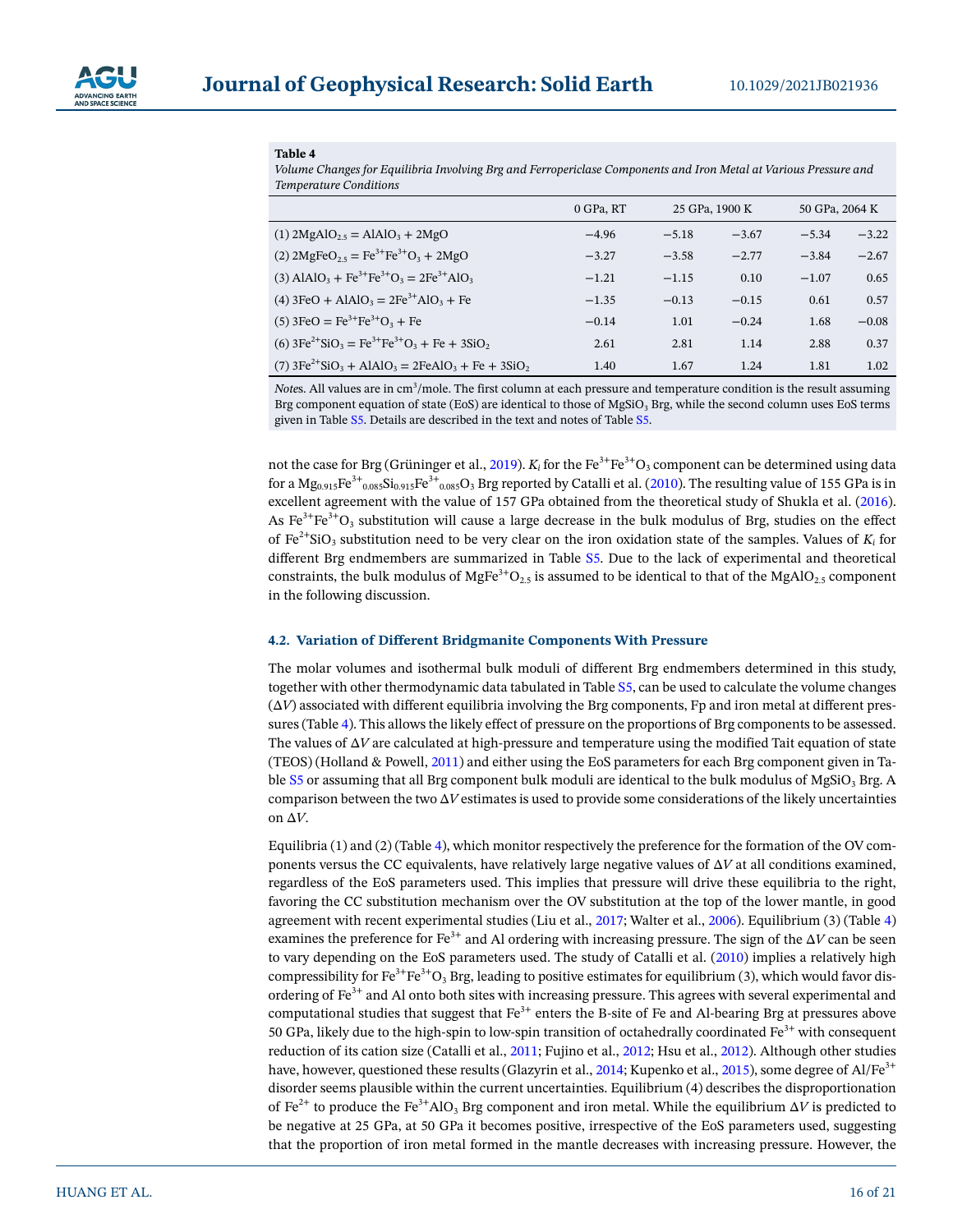

formation of iron metal can occur also due to the formation of the Fe<sup>3+</sup>Fe<sup>3+</sup>O<sub>3</sub> Brg component (equilibrium 5 in Table [4](#page-15-0)). In this case, the disproportionation of  $Fe^{2+}$  to form  $Fe^{3+}Fe^{3+}O_3$  and iron metal is still favored at 50 GPa. Above 50 GPa, the high-spin to low-spin transition of  $Fe^{2+}$  in Fp may eventually drive equilibrium (5) to the left. This tendency for the amount of disproportionated metal to first increase and then decrease with pressure would mean that the *f*o<sub>2</sub> would also first decrease and then increase with pressure. As a result, the deep lower mantle maybe less reduced than the shallower region, although there is no reason to believe that the effect is sufficient for the  $f_0$ , to be raised significantly above the IW buffer (Huang et al., [2021\)](#page-18-30). Higher temperatures during magma ocean crystallization may have further suppressed the amount of metal formed through disproportionation due to the requirement for lower  $Fe<sup>3+</sup>$  contents in Brg in equilibrium with iron metal at these conditions (Boujibar et al., [2016;](#page-17-16) Frost et al., [2004;](#page-18-7) Huang et al., [2021](#page-18-30)). As indicated above, metal production may have then been further suppressed at pressures above 50 GPa, although removal of metal by core forming liquids as they pass through the shallow lower mantle remains a viable mechanism for mantle oxidation.

A relatively sharp decrease in the Fe<sup>3+</sup>/ $\Sigma$ Fe ratio of Brg in the presence of iron metal was reported between 35 and 51 GPa in the laser heated DAC study of Shim et al. [\(2017\)](#page-20-22). In this study, Brg coexisted with metallic iron but in some experiments a small amount of silica was detected. As the experiments did not contain Fp, the experiments of Shim et al. ([2017](#page-20-22)) may be explained at these pressures by considering the volume changes of equilibria (6) and (7) (Table [4\)](#page-15-0). Both equilibria show positive volume changes at 25 and 50 GPa, regardless of the bulk modulus assumptions made (Table [4](#page-15-0)), implying that the Fe<sup>3+</sup>/ $\Sigma$ Fe ratio in Brg should decrease with pressure as observed by Shim et al. ([2017\)](#page-20-22). However, such a decrease might not be expected for a pyrolitic mantle containing Fp, for which equilibria (4) and (5) (Table [4](#page-15-0)) are likely more applicable. Fe and Al-rich Brg in subducted oceanic crust would coexist with free silica in the lower mantle (Akaogi, [2007;](#page-17-17) Hirose et al., [2005](#page-18-31)). Since our calculation shows that pressure may not favor FeO charge disproportionation in silica saturated systems, when considering also the more oxidized nature and smaller proportion of Brg in oceanic crust compared with pyrolitic mantle, disproportionation to form iron metal might not be expected to occur in subducted oceanic crust.

# **5. Conclusions**

The crystal chemistry of ten well-characterized Al and Fe-bearing Brg single-crystals with Fe and Al contents ranging from 0 to 0.40 atoms pfu were investigated by single-crystal X-ray diffraction. Structural refinements confirm the preference of  $Fe<sup>3+</sup>$  and Al for the A and B sites, respectively. Charge-coupled substitution is dominant for trivalent cations ( $Fe<sup>3+</sup>$  and  $Al<sup>3+</sup>$ ) and the oxygen vacancy component does not exceed 0.04 pfu for the investigated Brg crystals. Through the site assignment, a small amount of  $Fe<sup>3+</sup>$  (0.04) atoms pfu) was found to enter the B site in one of the samples due to the concentration of  $Fe<sup>3+</sup>$  exceeding Al. In one Al-rich sample  $(Al > Fe^{3+})$  a small amount of Al is assigned to the A site. Based on the compositions and molar volumes of Brg, the molar volumes of important Brg endmember components were refined by linear regression, using also data from previous studies, and found to decease in the order  $Fe^{3+}Fe^{3+}O_3$  > MgFe<sup>3+</sup>O<sub>2.5</sub> > Fe<sup>3+</sup>AlO<sub>3</sub> > MgAlO<sub>2.5</sub> > AlAlO<sub>3</sub> > Fe<sup>2+</sup>SiO<sub>3</sub> > MgSiO<sub>3</sub>.

 $Fe<sup>3+</sup>AlO<sub>3</sub>$  substitution leads to increasing octahedral tilting to accommodate the smaller A cations. Moreover, the B-O bond distances increase anisotropically with the longest B-O1 bonds increasing the most and the longer B-O2 bond increasing the least, resulting in a more distorted octahedron but with a more regular basal plane. As the B-O1 bond lies along the *c*-axis, it increases more than the *b*- and *a*-axis upon  $Fe^{3+}AlO_3$ substitution. The larger displacement of the A cation from the center position of the A polyhedron also causes the four shorter individual A-O bond distances to decrease and the other longer distances to increase. The Al-rich sample, which hosts some Al on the A site, shows a greater off-center A cation displacement, which probably contributes to the smaller molar volume increase for  $AIAIO<sub>3</sub>$  substitution and may explain higher compressibilities proposed for this endmember compared to  $Fe^{3+}AlO_3$ . In contrast,  $Fe^{2+}SiO_3$ substitution decreases the  $R_4^+$  octahedral tilting and A site displacement, giving rise to the least distorted Brg perovskite structure. Based on the strength of individual A-O and B-O bonds, the A site appears to be more compressible than the B site in Brg, therefore octahedral tilting and distortion are mainly responsible for the compressibility in Brg. Even a small component of B-site  $Fe^{3+}$ , implied in the site assignment when  $Fe<sup>3+</sup>$  > Al, leads to a clear increase in B-O bond distances and consequently the molar volume. The fact that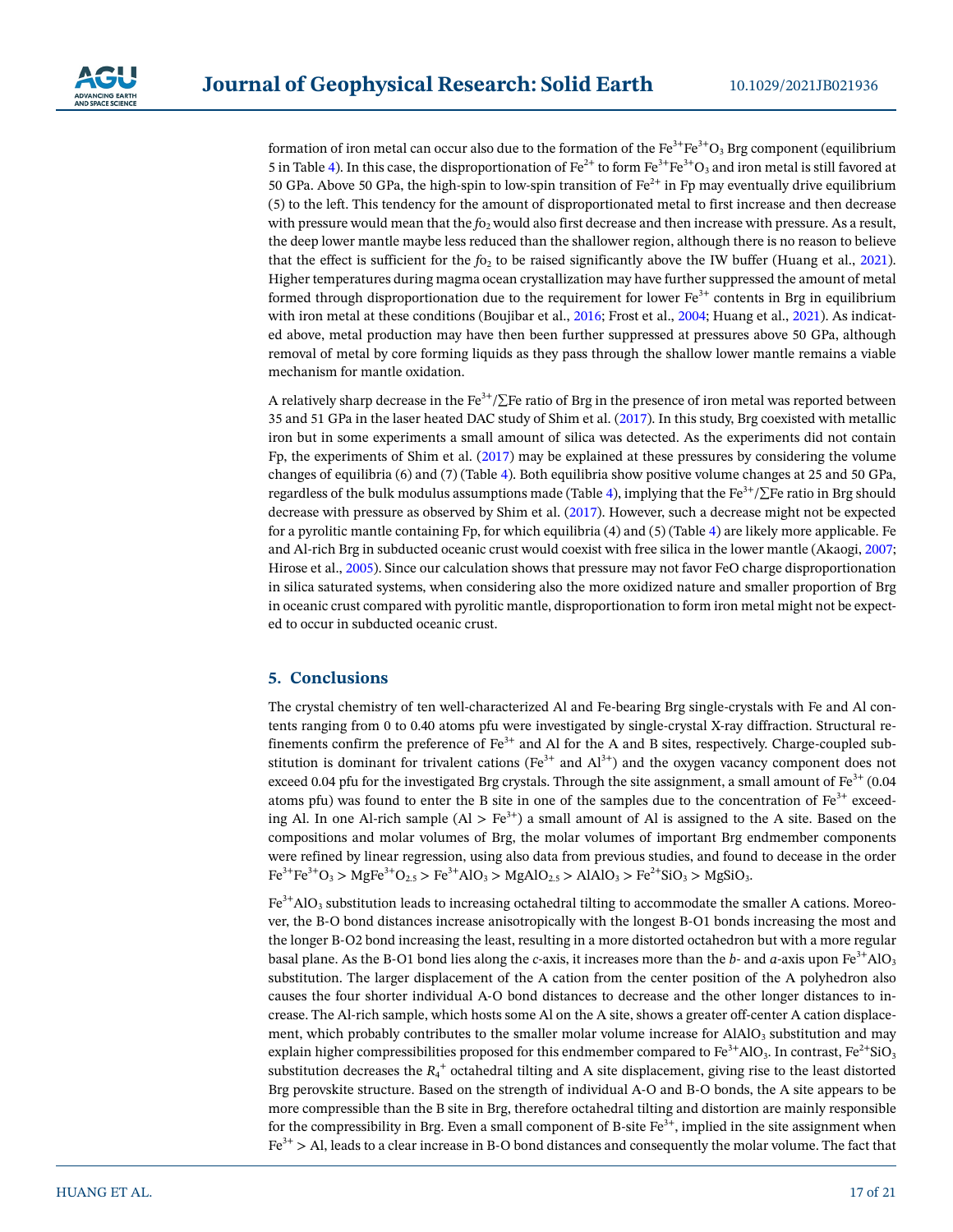

this is so visible at low concentrations implies that  $Fe<sup>3+</sup>$  and Al are highly ordered between the A and B sites, respectively, when  $Fe^{3+} = Al$ .

Guided by the expected structural influences of different substitutions, the bulk moduli of trivalent cation Brg endmember components were estimated using elasticity data from previous studies. The volume changes (Δ*V*) associated with different equilibria involving the Brg components, Fp and iron metal at different pressures and temperatures were then calculated using the modified Tait equation of state. The results indicate that AlAlO<sub>3</sub> and Fe<sup>3+</sup>Fe<sup>3+</sup>O<sub>3</sub> charge-coupled substitutions are more favorable than oxygen vacancy substitution with increasing pressure. Moreover, pressure may favor  $\text{Fe}^{3+}$  and Al disordering. The production of Fe metal by disproportionation of FeO with the formation of the  $Fe^{3+}AlO_3$  Brg component is promoted at 25 GPa but is predicted to become less favorable by 50 GPa. However, if  $Fe^{3+}Fe^{3+}O_3$  Brg is very compressible, as suggested by one experimental study, the disproportionation of  $Fe^{2+}$  to form  $Fe^{3+}Fe^{3+}O_3$  and iron metal may still be favored at 50 GPa.

# **Conflict of Interest**

The authors declare no conflicts of interest relevant to this study.

# **Data Availability Statement**

All the data to produce the results are available on Zenodo [\(https://doi.org/10.5281/zenodo.5146796\)](https://doi.org/10.5281/zenodo.5146796) and can be found in Tables [1](#page-4-0)–[4](#page-15-0) and the online supporting information.

# **References**

<span id="page-17-17"></span>Akaogi, M. (2007). Phase transitions of minerals in the transition zone and upper part of the lower mantle. In Ohtani, E. (Ed.), *Advances in high-pressure mineralogy* (pp. 1–13). Geological Society of America.

- <span id="page-17-8"></span>Allen, F., Kennard, O., Watson, D., Brammer, L., Orpen, A., & Taylor, R. (1992). *International tables for crystallography* (Vol. C). Kluwer Academic Publishers.
- <span id="page-17-3"></span>Andrault, D., Bolfan-Casanova, N., Bouhifd, M. A., Guignot, N., & Kawamoto, T. (2007). The role of Al-defects on the equation of state of Al-(Mg,Fe)SiO3 perovskite. *Earth and Planetary Science Letters*, *263*, 167–179. <https://doi.org/10.1016/j.epsl.2007.08.012>
- <span id="page-17-9"></span>Andrault, D., Bolfan-Casanova, N., & Guignot, N. (2001). Equation of state of lower mantle (Al, Fe)-MgSiO<sub>3</sub> perovskite. *Earth and Planetary Science Letters*, *193*, 501–508. [https://doi.org/10.1016/s0012-821x\(01\)00506-4](https://doi.org/10.1016/s0012-821x%2801%2900506-4)
- <span id="page-17-0"></span>Andrault, D., Neuville, D. R., Flank, A.-M., & Wang, Y. (1998). Cation sites in Al-rich MgSiO<sub>3</sub> perovskites. American Mineralogist, 83, 1045–1053. [https://doi.org/10.2138/am-1998-9-1013](https://doi.org/10.2138/am%2D1998-9%2D1013)
- <span id="page-17-6"></span>Angel, R. J., Downs, R. T., & Finger, L. W. (2000). High-temperature-high-pressure diffractometry. *Reviews in Mineralogy and Geochemistry*, *41*, 559–597.<https://doi.org/10.1515/9781501508707-020>
- <span id="page-17-7"></span>Angel, R. J., & Finger, L. W. (2011). SINGLE: A program to control single-crystal diffractometers. *Journal of Applied Crystallography*, *44*, 247–251.<https://doi.org/10.1107/S0021889810042305>
- <span id="page-17-13"></span>Angel, R. J., Zhao, J., & Ross, N. L. (2005). General rules for predicting phase transitions in perovskites due to octahedral tilting. *Physical Review Letters*, *95*, 025503. <https://doi.org/10.1103/PhysRevLett.95.025503>
- <span id="page-17-1"></span>Becerro, A., McCammon, C., Langenhorst, F., Seifert, F., & Angel, R. (1999). Oxygen vacancy ordering in CaTiO<sub>3</sub>-CaFeO<sub>2.5</sub> perovskites: From isolated defects to infinite sheets. *Phase Transitions: A Multinational Journal*, *69*, 133–146.<https://doi.org/10.1080/01411599908208014>
- <span id="page-17-2"></span>Boffa Ballaran, T., Kurnosov, A., Glazyrin, K., Frost, D. J., Merlini, M., Hanfland, M., & Caracas, R. (2012). Effect of chemistry on the compressibility of silicate perovskite in the lower mantle. *Earth and Planetary Science Letters*, *333–334*, 181–190. [https://doi.org/10.1016/j.](https://doi.org/10.1016/j.epsl.2012.03.029) [epsl.2012.03.029](https://doi.org/10.1016/j.epsl.2012.03.029)
- <span id="page-17-16"></span>Boujibar, A., Bolfan-Casanova, N., Andrault, D., Bouhifd, M. A., & Trcera, N. (2016). Incorporation of Fe<sup>2+</sup> and Fe<sup>3+</sup> in bridgmanite during magma ocean crystallization. *American Mineralogist*, *101*, 1560–1570. [https://doi.org/10.2138/am-2016-5561](https://doi.org/10.2138/am%2D2016-5561)
- <span id="page-17-14"></span>Brese, N., & O'Keeffe, M. (1991). Bond-valence parameters for solids. *Acta Crystallographica Section B: Structural Science*, *47*, 192–197. <https://doi.org/10.1107/S0108768190011041>
- <span id="page-17-15"></span>Brodholt, J. P. (2000). Pressure-induced changes in the compression mechanism of aluminous perovskite in the Earth's mantle. *Nature*, *407*, 620–622. <https://doi.org/10.1038/35036565>
- <span id="page-17-12"></span>Brown, I., & Altermatt, D. (1985). Bond-valence parameters obtained from a systematic analysis of the inorganic crystal structure database. *Acta Crystallographica Section B: Structural Science*, *41*, 244–247. <https://doi.org/10.1107/S0108768185002063>
- <span id="page-17-10"></span>Campbell, B. J., Stokes, H. T., Tanner, D. E., & Hatch, D. M. (2006). ISODISPLACE: A web-based tool for exploring structural distortions. *Journal of Applied Crystallography*, *39*, 607–614.<https://doi.org/10.1107/S0021889806014075>
- <span id="page-17-5"></span>Catalli, K., Shim, S.-H., Dera, P., Prakapenka, V. B., Zhao, J., Sturhahn, W., et al. (2011). Effects of the Fe<sup>3+</sup> spin transition on the properties of aluminous perovskite—New insights for lower-mantle seismic heterogeneities. *Earth and Planetary Science Letters*, *310*, 293–302. <https://doi.org/10.1016/j.epsl.2011.08.018>
- <span id="page-17-4"></span>Catalli, K., Shim, S.-H., Prakapenka, V. B., Zhao, J., Sturhahn, W., Chow, P., et al. (2010). Spin state of ferric iron in MgSiO3 perovskite and its effect on elastic properties. *Earth and Planetary Science Letters*, *289*, 68–75.<https://doi.org/10.1016/j.epsl.2009.10.029>
- <span id="page-17-11"></span>Daniel, I., Bass, J. D., Fiquet, G., Cardon, H., Zhang, J., & Hanfland, M. (2004). Effect of aluminum on the compressibility of silicate perovskite. *Geophysical Research Letters*, *31*.<https://doi.org/10.1029/2004GL020213>

#### **Acknowledgments**

The authors acknowledge H. Fischer for high-pressure cell assembly machining, R. Njul for sample preparation and D. Krauße and A. Potzel for assistance with EPMA analysis. The manuscript was greatly improved by the constructive comments of Michael J. Walter and an anonymous reviewer. This work was supported by DFG grant FR1555/11. The Titan G2 TEM and Scios FIB at BGI were financed by DFG grants No. INST 91/315-1 FUGG and INST 91/251-1 FUGG, respectively. Open access funding enabled and organized by Projekt DEAL.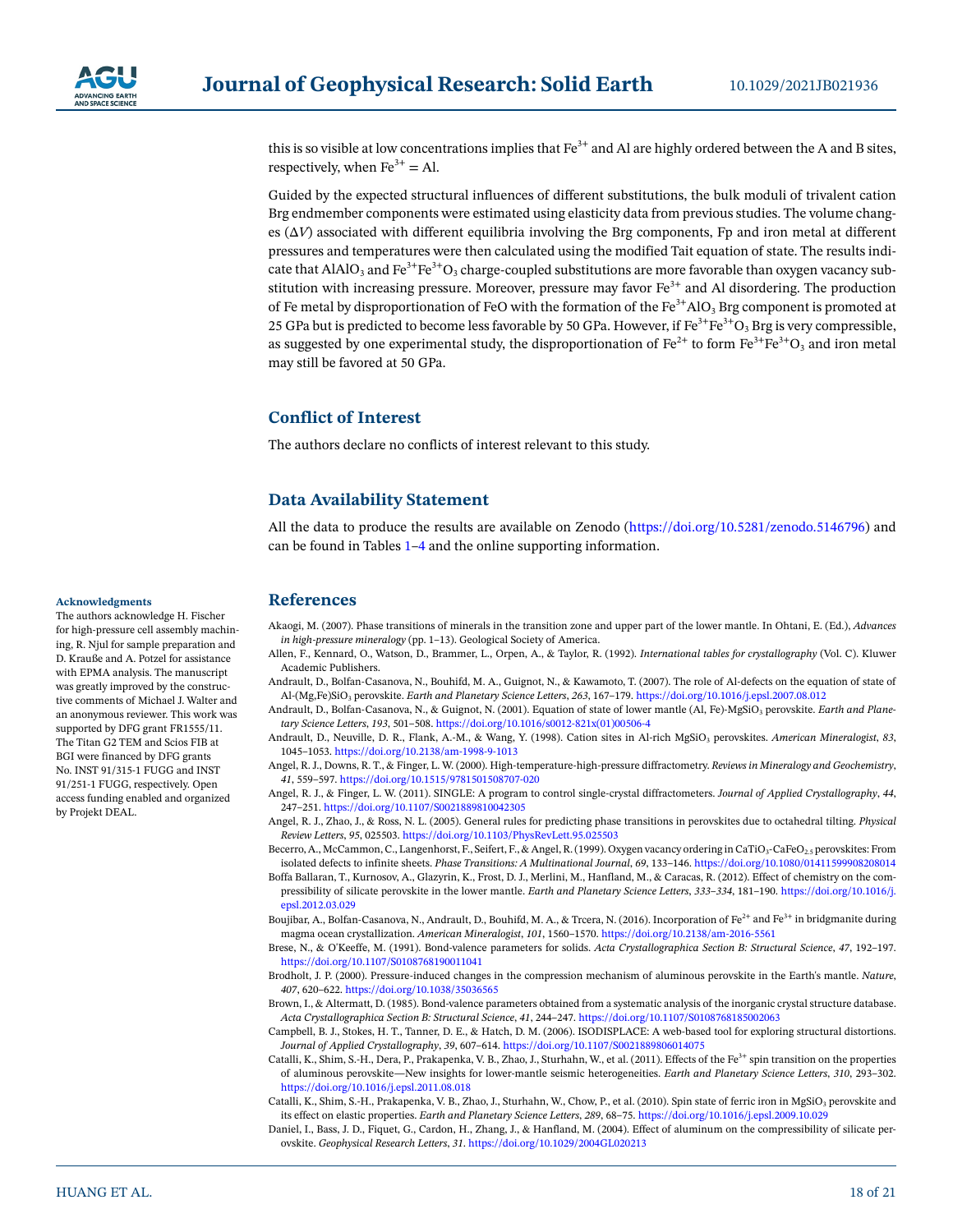

- <span id="page-18-23"></span>Daniel, I., Cardon, H., Fiquet, G., Guyot, F., & Mezouar, M. (2001). Equation of state of Al-bearing perovskite to lower mantle pressure conditions. *Geophysical Research Letters*, *28*, 3789–3792. <https://doi.org/10.1029/2001gl013011>
- <span id="page-18-25"></span>Dorfman, S. M., Meng, Y., Prakapenka, V. B., & Duffy, T. S. (2013). Effects of Fe-enrichment on the equation of state and stability of (Mg, Fe) SiO3 perovskite. *Earth and Planetary Science Letters*, *361*, 249–257. <https://doi.org/10.1016/j.epsl.2012.10.033>
- <span id="page-18-20"></span>Farrugia, L. J. (1999). WinGX suite for small-molecule single-crystal crystallography. *Journal of Applied Crystallography*, *32*, 837–838. <https://doi.org/10.1107/S0021889899006020>
- Fei, Y., Wang, Y., & Finger, L. W. (1996). Maximum solubility of FeO in (Mg,Fe)SiO<sub>3</sub>-perovskite as a function of temperature at 26 GPa: Implication for FeO content in the lower mantle. *Journal of Geophysical Research*, *101*, 11525–11530. <https://doi.org/10.1029/96jb00408> Frost, D. J. (2008). The upper mantle and transition zone. *Elements*, *4*, 171–176.<https://doi.org/10.2113/gselements.4.3.171>
- <span id="page-18-5"></span><span id="page-18-3"></span>Frost, D. J., & Langenhorst, F. (2002). The effect of  $Al_2O_3$  on Fe-Mg partitioning between magnesiowüstite and magnesium silicate perovskite. *Earth and Planetary Science Letters*, *199*, 227–241. [https://doi.org/10.1016/S0012-821X\(02\)00558-7](https://doi.org/10.1016/S0012-821X%2802%2900558-7)
- <span id="page-18-7"></span>Frost, D. J., Liebske, C., Langenhorst, F., McCammon, C. A., Trønnes, R. G., & Rubie, D. C. (2004). Experimental evidence for the existence of iron-rich metal in the Earth's lower mantle. *Nature*, *428*, 409–412. <https://doi.org/10.1038/nature02413>
- <span id="page-18-28"></span>Fujino, K., Nishio-Hamane, D., Seto, Y., Sata, N., Nagai, T., Shinmei, T., et al. (2012). Spin transition of ferric iron in Al-bearing Mg-perovskite up to 200 GPa and its implication for the lower mantle. *Earth and Planetary Science Letters*, *317–318*, 407–412. [https://doi.](https://doi.org/10.1016/j.epsl.2011.12.006) [org/10.1016/j.epsl.2011.12.006](https://doi.org/10.1016/j.epsl.2011.12.006)
- <span id="page-18-12"></span>Glazer, A. (1972). The classification of tilted octahedra in perovskites. *Acta Crystallographica Section B: Structural Crystallography and Crystal Chemistry*, *28*, 3384–3392. <https://doi.org/10.1107/S0567740872007976>
- <span id="page-18-8"></span>Glazyrin, K., Boffa Ballaran, T., Frost, D. J., McCammon, C. A., Kantor, A., Merlini, M., et al. (2014). Magnesium silicate perovskite and effect of iron oxidation state on its bulk sound velocity at the conditions of the lower mantle. *Earth and Planetary Science Letters*, *393*, 182–186.<https://doi.org/10.1016/j.epsl.2014.01.056>
- <span id="page-18-18"></span>Grüninger, H., Liu, Z., Siegel, R., Boffa Ballaran, T., Katsura, T., Senker, J., & Frost, D. J. (2019). Oxygen vacancy ordering in aluminous bridgmanite in the Earth's lower mantle. *Geophysical Research Letters*, *46*, 8731–8740. <https://doi.org/10.1029/2019GL083613>
- <span id="page-18-0"></span>Hirose, K., Fei, Y., Ma, Y., & Mao, H.-K. (1999). The fate of subducted basaltic crust in the Earth's lower mantle. *Nature*, *397*, 53–56. [https://](https://doi.org/10.1038/16225) [doi.org/10.1038/16225](https://doi.org/10.1038/16225)
- <span id="page-18-31"></span>Hirose, K., Takafuji, N., Sata, N., & Ohishi, Y. (2005). Phase transition and density of subducted MORB crust in the lower mantle. *Earth and Planetary Science Letters*, *237*, 239–251. <https://doi.org/10.1016/j.epsl.2005.06.035>
- <span id="page-18-27"></span>Holland, T. J. B., & Powell, R. (2011). An improved and extended internally consistent thermodynamic dataset for phases of petrological interest, involving a new equation of state for solids. *Journal of Metamorphic Geology*, *29*, 333–383. [https://doi.](https://doi.org/10.1111/j.1525-1314.2010.00923.x) [org/10.1111/j.1525-1314.2010.00923.x](https://doi.org/10.1111/j.1525-1314.2010.00923.x)
- <span id="page-18-9"></span>Holzapfel, C., Rubie, D. C., Frost, D. J., & Langenhorst, F. (2005). Fe-Mg interdiffusion in (Mg,Fe)SiO<sub>3</sub> perovskite and lower mantle reequilibration. *Science*, *309*, 1707–1710.<https://doi.org/10.1126/science.1111895>
- <span id="page-18-10"></span>Horiuchi, H., Ito, E., & Weidner, D. J. (1987). Perovskite-type MgSiO<sub>3</sub>: Single-crystal X-ray diffraction study. American Mineralogist, 72, 357–360.
- <span id="page-18-13"></span>Howard, C. J., & Stokes, H. T. (1998). Group-theoretical analysis of octahedral tilting in perovskites. *Acta Crystallographica Section B: Structural Science*, *54*, 782–789. <https://doi.org/10.1107/S0108768198004200>
- <span id="page-18-22"></span>Howard, C. J., & Stokes, H. T. (2002). Group-theoretical analysis of octahedral tilting in perovskites. *Erratum. Acta Crystallographica Section B*, *58*, 565.<https://doi.org/10.1107/S010876810200890X>
- <span id="page-18-14"></span>Howard, C. J., & Stokes, H. T. (2005). Structures and phase transitions in perovskites—A group-theoretical approach. *Acta Crystallographica Section A: Foundations of Crystallography*, *61*, 93–111.<https://doi.org/10.1107/S0108767304024493>
- <span id="page-18-29"></span>Hsu, H., Yu, Y. G., & Wentzcovitch, R. M. (2012). Spin crossover of iron in aluminous MgSiO<sub>3</sub> perovskite and post-perovskite. *Earth and Planetary Science Letters*, *359*, 34–39. <https://doi.org/10.1016/j.epsl.2012.09.029>
- <span id="page-18-30"></span>Huang, R., Boffa Ballaran, T., McCammon, C. A., Miyajima, N., Dolejš, D., & Frost, D. J. (2021). The composition and redox state of bridgmanite in the lower mantle as a function of oxygen fugacity. *Geochimica et Cosmochimica Acta*, *303*, 110–136. [https://doi.org/10.1016/j.](https://doi.org/10.1016/j.gca.2021.02.036) [gca.2021.02.036](https://doi.org/10.1016/j.gca.2021.02.036)
- <span id="page-18-17"></span>Hummer, D. R., & Fei, Y. (2012). Synthesis and crystal chemistry of Fe3+-bearing (Mg, Fe3+)(Si, Fe3+)O3 perovskite. *American Mineralogist*, *97*, 1915–1921.<https://doi.org/10.2138/am.2012.4144>
- <span id="page-18-4"></span>Irifune, T. (1994). Absence of an aluminous phase in the upper part of the Earth's lower mantle. *Nature*, *370*, 131–133. [https://doi.](https://doi.org/10.1038/370131a0) [org/10.1038/370131a0](https://doi.org/10.1038/370131a0)
- Irifune, T., Koizumi, T., & Ando, J.-i. (1996). An experimental study of the garnet-perovskite transformation in the system MgSiO<sub>3</sub>-Mg<sub>3</sub>Al-2Si3O12. *Physics of the Earth and Planetary Interiors*, *96*, 147–157. [https://doi.org/10.1016/0031-9201\(96\)03147-0](https://doi.org/10.1016/0031-9201%2896%2903147-0)
- <span id="page-18-1"></span>Irifune, T., & Ringwood, A. E. (1987). Phase transformations in a harzburgite composition to 26 GPa: Implications for dynamical behaviour of the subducting slab. *Earth and Planetary Science Letters*, *86*, 365–376. [https://doi.org/10.1016/0012-821X\(87\)90233-0](https://doi.org/10.1016/0012-821X%2887%2990233-0)
- <span id="page-18-2"></span>Irifune, T., Shinmei, T., McCammon, C. A., Miyajima, N., Rubie, D. C., & Frost, D. J. (2010). Iron partitioning and density changes of pyrolite in Earth's lower mantle. *Science*, *327*, 193–195. <https://doi.org/10.1126/science.1181443>
- <span id="page-18-11"></span>Ito, E., & Matsui, Y. (1978). Synthesis and crystal-chemical characterization of MgSiO<sub>3</sub> perovskite. *Earth and Planetary Science Letters*, 38, 443–450. [https://doi.org/10.1016/0012-821X\(78\)90119-X](https://doi.org/10.1016/0012-821X%2878%2990119%2DX)
- <span id="page-18-15"></span>Jephcoat, A., Hriljac, J., McCammon, C. A., O'Neill, H. S. C., Rubie, D. C., & Finger, L. (1999). High-resolution synchrotron X-ray powder diffraction and Rietveld structure refinement of two  $(Mg_{0.95}Fe_{0.05})SiO_3$  perovskite samples synthesized under different oxygen fugacity conditions. *American Mineralogist*, *84*, 214–220. [https://doi.org/10.2138/am-1999-0301](https://doi.org/10.2138/am%2D1999-0301)
- <span id="page-18-21"></span>Kennedy, B. J., Howard, C. J., & Chakoumakos, B. C. (1999). Phase transitions in perovskite at elevated temperatures-a powder neutron diffraction study. *Journal of Physics: Condensed Matter*, *11*, 1479–1488.<https://doi.org/10.1088/0953-8984/11/6/012>
- <span id="page-18-26"></span>Kiefer, B., Stixrude, L., & Wentzcovitch, R. (2002). Elasticity of (Mg,Fe)SiO<sub>3</sub>-perovskite at high pressures. *Geophysical Research Letters*, 29, 1539. <https://doi.org/10.1029/2002GL014683>
- <span id="page-18-19"></span>King, H., & Finger, L. (1979). Diffracted beam crystal centering and its application to high-pressure crystallography. *Journal of Applied Crystallography*, *12*, 374–378. <https://doi.org/10.1107/S0021889879012723>
- <span id="page-18-6"></span>Kojitani, H., Katsura, T., & Akaogi, M. (2007). Aluminum substitution mechanisms in perovskite-type MgSiO<sub>3</sub>: An investigation by Rietveld analysis. *Physics and Chemistry of Minerals*, *34*, 257–267. [https://doi.org/10.1007/s00269-007-0144-z](https://doi.org/10.1007/s00269-007-0144%2Dz)
- <span id="page-18-24"></span>Kubo, A., Ono, S., & Akaogi, M. (2000). Compressibility of Mg<sub>0.9</sub>Al<sub>0.2</sub>Si<sub>0.9</sub>O<sub>3</sub> perovskite. Proceedings of the Japan Academy, Series B, 76, 103–107.<https://doi.org/10.2183/pjab.76.103>
- <span id="page-18-16"></span>Kudoh, Y., Prewitt, C., Finger, L., Darovskikh, A., & Ito, E. (1990). Effect of iron on the crystal structure of (Mg, Fe)SiO3 perovskite. *Geophysical Research Letters*, *17*, 1481–1484.<https://doi.org/10.1029/GL017i010p01481>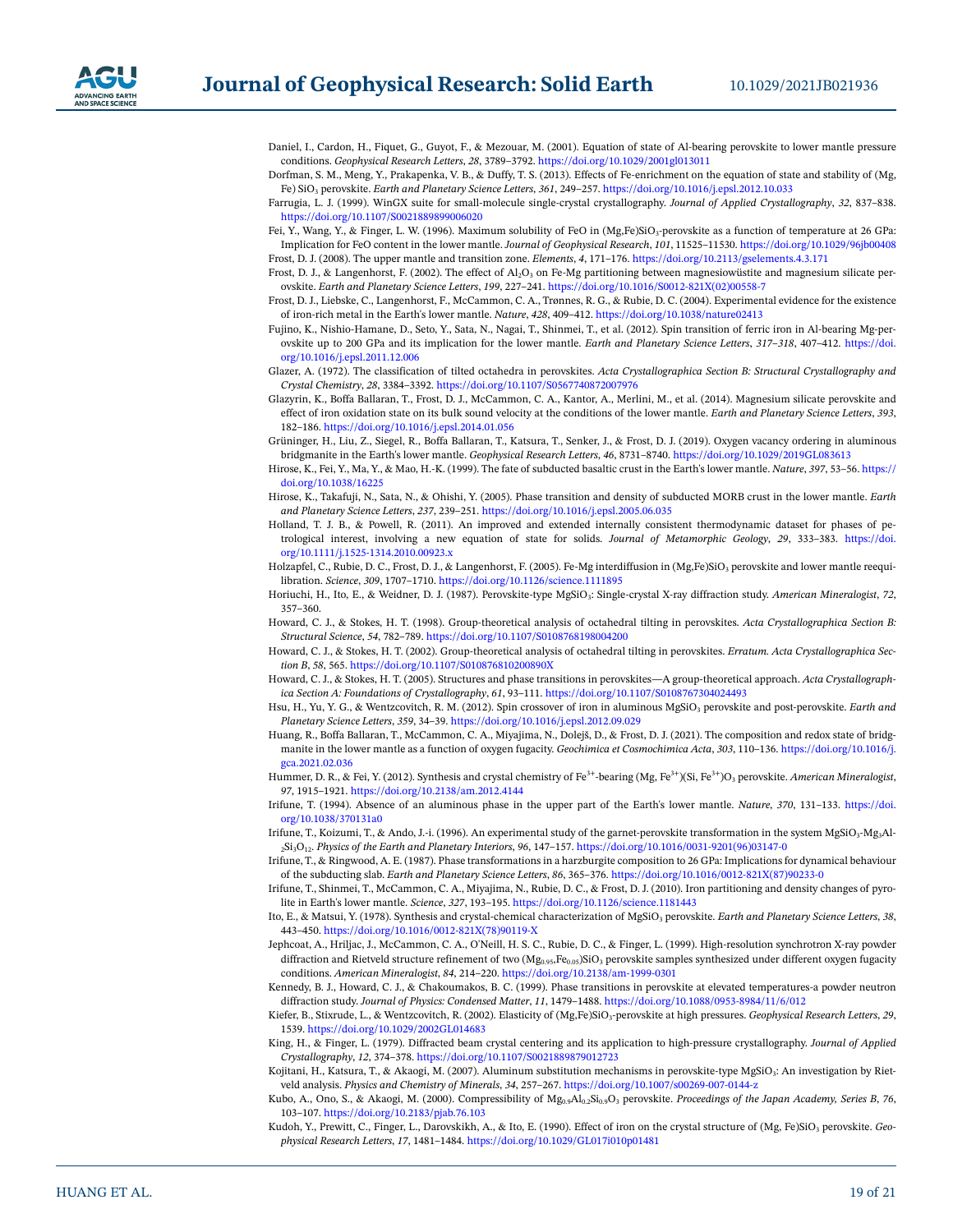

- <span id="page-19-31"></span>Kupenko, I., McCammon, C. A., Sinmyo, R., Cerantola, V., Potapkin, V., Chumakov, A., et al. (2015). Oxidation state of the lower mantle: In situ observations of the iron electronic configuration in bridgmanite at extreme conditions. *Earth and Planetary Science Letters*, *423*, 78–86.<https://doi.org/10.1016/j.epsl.2015.04.027>
- <span id="page-19-5"></span>Kurnosov, A., Marquardt, H., Frost, D. J., Boffa Ballaran, T., & Ziberna, L. (2017). Evidence for a Fe<sup>3+</sup>-rich pyrolitic lower mantle from (Al, Fe)-bearing bridgmanite elasticity data. *Nature*, *543*, 543–546.<https://doi.org/10.1038/nature21390>
- <span id="page-19-0"></span>Lauterbach, S., McCammon, C. A., vanAken, P., Langenhorst, F., & Seifert, F. (2000). Mössbauer and ELNES spectroscopy of (Mg,Fe) (Si,Al)O3 perovskite: A highly oxidised component of the lower mantle. *Contributions to Mineralogy and Petrology*, *138*, 17–26. [https://](https://doi.org/10.1007/PL00007658) [doi.org/10.1007/PL00007658](https://doi.org/10.1007/PL00007658)
- <span id="page-19-20"></span>Lin, J.-F., Speziale, S., Mao, Z., & Marquardt, H. (2013). Effects of the electronic spin transitions of iron in lower mantle minerals: Implications for deep mantle geophysics and geochemistry. *Reviews of Geophysics*, *51*, 244–275.<https://doi.org/10.1002/rog.20010>
- <span id="page-19-16"></span>Litasov, K., Ohtani, E., Langenhorst, F., Yurimoto, H., Kubo, T., & Kondo, T. (2003). Water solubility in Mg-perovskites and water storage capacity in the lower mantle. *Earth and Planetary Science Letters*, *211*, 189–203. [https://doi.org/10.1016/s0012-821x\(03\)00200-0](https://doi.org/10.1016/s0012-821x%2803%2900200-0)
- <span id="page-19-25"></span>Liu, J., Dorfman, S. M., Zhu, F., Li, J., Wang, Y., Zhang, D., et al. (2018). Valence and spin states of iron are invisible in Earth's lower mantle. *Nature Communications*, *9*, 1284. <https://doi.org/10.1038/s41467-018-03671-5>
- <span id="page-19-13"></span>Liu, Z., Akaogi, M., & Katsura, T. (2019). Increase of the oxygen vacancy component in bridgmanite with temperature. *Earth and Planetary Science Letters*, *505*, 141–151. <https://doi.org/10.1016/j.epsl.2018.10.014>
- <span id="page-19-14"></span>Liu, Z., Boffa Ballaran, T., Huang, R., Frost, D. J., & Katsura, T. (2019). Strong correlation of oxygen vacancies in bridgmanite with Mg/Si ratio. *Earth and Planetary Science Letters*, *523*, 115697.<https://doi.org/10.1016/j.epsl.2019.06.037>
- <span id="page-19-15"></span>Liu, Z., Ishii, T., & Katsura, T. (2017). Rapid decrease of MgAlO2.5 component in bridgmanite with pressure. *Geochemical Perspectives Letters*, *5*, 12–18.<https://doi.org/10.7185/geochemlet.1739>
- <span id="page-19-22"></span>Liu, Z., McCammon, C., Wang, B., Dubrovinsky, L., Ishii, T., Bondar, D., et al. (2020). Stability and solubility of the FeAlO<sub>3</sub> component in bridgmanite at uppermost lower mantle conditions. *Journal of Geophysical Research: Solid Earth*, *125*, e2019JB018447. [https://doi.](https://doi.org/10.1029/2019JB018447) [org/10.1029/2019JB018447](https://doi.org/10.1029/2019JB018447)
- <span id="page-19-8"></span>Lundin, S., Catalli, K., Santillán, J., Shim, S. H., Prakapenka, V. B., Kunz, M., & Meng, Y. (2008). Effect of Fe on the equation of state of mantle silicate perovskite over 1 Mbar. *Physics of the Earth and Planetary Interiors*, *168*, 97–102. <https://doi.org/10.1016/j.pepi.2008.05.002>
- <span id="page-19-23"></span>Mao, H.-K., Hemley, R. J., Fei, Y., Shu, J. F., Chen, L. C., Jephcoat, A. P., et al. (1991). Effect of pressure, temperature, and composition on lattice parameters and density of (Fe,Mg)SiO<sub>3</sub>-perovskites to 30 GPa. *Journal of Geophysical Research*, 96, 8069-8079. [https://doi.](https://doi.org/10.1029/91jb00176) [org/10.1029/91jb00176](https://doi.org/10.1029/91jb00176)
- <span id="page-19-29"></span>Mao, Z., Lin, J.-F., Scott, H., Watson, H., Prakapenka, V., Xiao, Y., et al. (2011). Iron-rich perovskite in the Earth's lower mantle. *Earth and Planetary Science Letters*, *309*, 179–184. <https://doi.org/10.1016/j.epsl.2011.06.030>
- <span id="page-19-6"></span>Mao, Z., Wang, F., Lin, J.-F., Fu, S., Yang, J., Wu, X., et al. (2017). Equation of state and hyperfine parameters of high-spin bridgmanite in the Earth's lower mantle by synchrotron X-ray diffraction and Mössbauer spectroscopy. *American Mineralogist*, *102*, 357–368. [https://](https://doi.org/10.2138/am%2D2017-5770) [doi.org/10.2138/am-2017-5770](https://doi.org/10.2138/am%2D2017-5770)
- <span id="page-19-2"></span>McCammon, C. A. (1997). Perovskite as a possible sink for ferric iron in the lower mantle. *Nature*, *387*, 694–696. [https://doi.](https://doi.org/10.1038/42685) [org/10.1038/42685](https://doi.org/10.1038/42685)
- <span id="page-19-21"></span>McCammon, C. A. (1998). The crystal chemistry of ferric iron in Fe<sub>0.05</sub>Mg<sub>0.95</sub>SiO<sub>3</sub> perovskite as determined by Mössbauer spectroscopy in the temperature range 80–293 K. *Physics and Chemistry of Minerals*, *25*, 292–300. <https://doi.org/10.1007/s002690050117>
- <span id="page-19-19"></span>McCammon, C. A., Glazyrin, K., Kantor, A., Kantor, I., Kupenko, I., Narygina, O., et al. (2013). Iron spin state in silicate perovskite at conditions of the Earth's deep interior. *High Pressure Research*, *33*, 663–672. <https://doi.org/10.1080/08957959.2013.805217>
- <span id="page-19-1"></span>McCammon, C. A., Rubie, D., Ross, C., Seifert, F., & O'Neill, H. S. C. (1992). Mössbauer spectra of  ${}^{57}Fe_{0.05}Mg_{0.95}SiO_3$  perovskite at 80 and 298 K. *American Mineralogist*, *77*, 894–897.
- <span id="page-19-28"></span>Miller, S. C., & Love, W. F. (1967). *Tables of irreducible representations of space groups and co-representations of magnetic space groups*. Pruett Press.
- <span id="page-19-26"></span>Mitchell, R. H. (2002). *Perovskites: Modern and ancient*. Almaz Press.
- <span id="page-19-4"></span>Nakajima, Y., Frost, D. J., & Rubie, D. C. (2012). Ferrous iron partitioning between magnesium silicate perovskite and ferropericlase and the composition of perovskite in the Earth's lower mantle. *Journal of Geophysical Research*, *117*, B08201. [https://doi.](https://doi.org/10.1029/2012JB009151) [org/10.1029/2012JB009151](https://doi.org/10.1029/2012JB009151)
- <span id="page-19-17"></span>Navrotsky, A. (1999). A lesson from ceramics. *Science*, *284*, 1788–1789. <https://doi.org/10.1126/science.284.5421.1788>
- <span id="page-19-3"></span>Navrotsky, A., Schoenitz, M., Kojitani, H., Xu, H., Zhang, J., Weidner, D. J., & Jeanloz, R. (2003). Aluminium in magnesium silicate perovskite: Formation, structure, and energetics of magnesium-rich defect solid solutions. *Journal of Geophysical Research*, *108*, 2330. <https://doi.org/10.1029/2002jb002055>
- <span id="page-19-24"></span>Nishio-Hamane, D., Nagai, T., Fujino, K., Seto, Y., & Takafuji, N. (2005). Fe<sup>3+</sup> and Al solubilities in MgSiO<sub>3</sub> perovskite: Implication of the Fe<sup>3+</sup>AlO<sub>3</sub> substitution in MgSiO<sub>3</sub> perovskite at the lower mantle condition. *Geophysical Research Letters*, 32, L16306. [https://doi.](https://doi.org/10.1029/2005GL023529) [org/10.1029/2005GL023529](https://doi.org/10.1029/2005GL023529)
- <span id="page-19-9"></span>Nishio-Hamane, D., Seto, Y., Fujino, K., & Nagai, T. (2008). Effect of FeAlO<sub>3</sub> incorporation into MgSiO<sub>3</sub> on the bulk modulus of perovskite. *Physics of the Earth and Planetary Interiors*, *166*, 219–225.<https://doi.org/10.1016/j.pepi.2008.01.002>
- <span id="page-19-7"></span>Ohta, K., Onoda, S., Hirose, K., Sinmyo, R., Shimizu, K., Sata, N., et al. (2008). The electrical conductivity of post-perovskite in Earth's D'' layer. *Science*, *320*, 89–91. <https://doi.org/10.1126/science.1155148>
- <span id="page-19-10"></span>Ono, S., Kikegawa, T., & Iizuka, T. (2004). The equation of state of orthorhombic perovskite in a peridotitic mantle composition to 80 GPa: Implications for chemical composition of the lower mantle. *Physics of the Earth and Planetary Interiors*, *145*, 9–17. [https://doi.](https://doi.org/10.1016/j.pepi.2004.01.005) [org/10.1016/j.pepi.2004.01.005](https://doi.org/10.1016/j.pepi.2004.01.005)
- <span id="page-19-12"></span>Parise, J., Wang, Y., Yeganeh-Haeri, A., Cox, D., & Fei, Y. (1990). Crystal structure and thermal expansion of (Mg,Fe)SiO<sub>3</sub> perovskite. *Geophysical Research Letters*, *17*, 2089–2092.<https://doi.org/10.1029/GL017i012p02089>
- <span id="page-19-27"></span>Perez-Mato, J. M., Orobengoa, D., & Aroyo, M. I. (2010). Mode crystallography of distorted structures. *Acta Crystallographica Section A*, *66*, 558–590.<https://doi.org/10.1107/S0108767310016247>
- <span id="page-19-18"></span>Prescher, C., McCammon, C. A., & Dubrovinsky, L. (2012). MossA: A program for analyzing energy-domain Mössbauer spectra from conventional and synchrotron sources. *Journal of Applied Crystallography*, *45*, 329–331.<https://doi.org/10.1107/s0021889812004979>
- <span id="page-19-30"></span>Ross, N. L., Angel, R., & Seifert, F. (2002). Compressibility of brownmillerite (Ca<sub>2</sub>Fe<sub>2</sub>O<sub>5</sub>): Effect of vacancies on the elastic properties of perovskites. *Physics of the Earth and Planetary Interiors*, *129*, 145–151. [https://doi.org/10.1016/S0031-9201\(01\)00269-2](https://doi.org/10.1016/S0031-9201%2801%2900269-2)
- <span id="page-19-11"></span>Saikia, A., Boffa Ballaran, T., & Frost, D. J. (2009). The effect of Fe and Al substitution on the compressibility of MgSiO<sub>3</sub>-perovskite determined through single-crystal X-ray diffraction. *Physics of the Earth and Planetary Interiors*, *173*, 153–161. <https://doi.org/10.1016/j.pepi.2008.11.006>